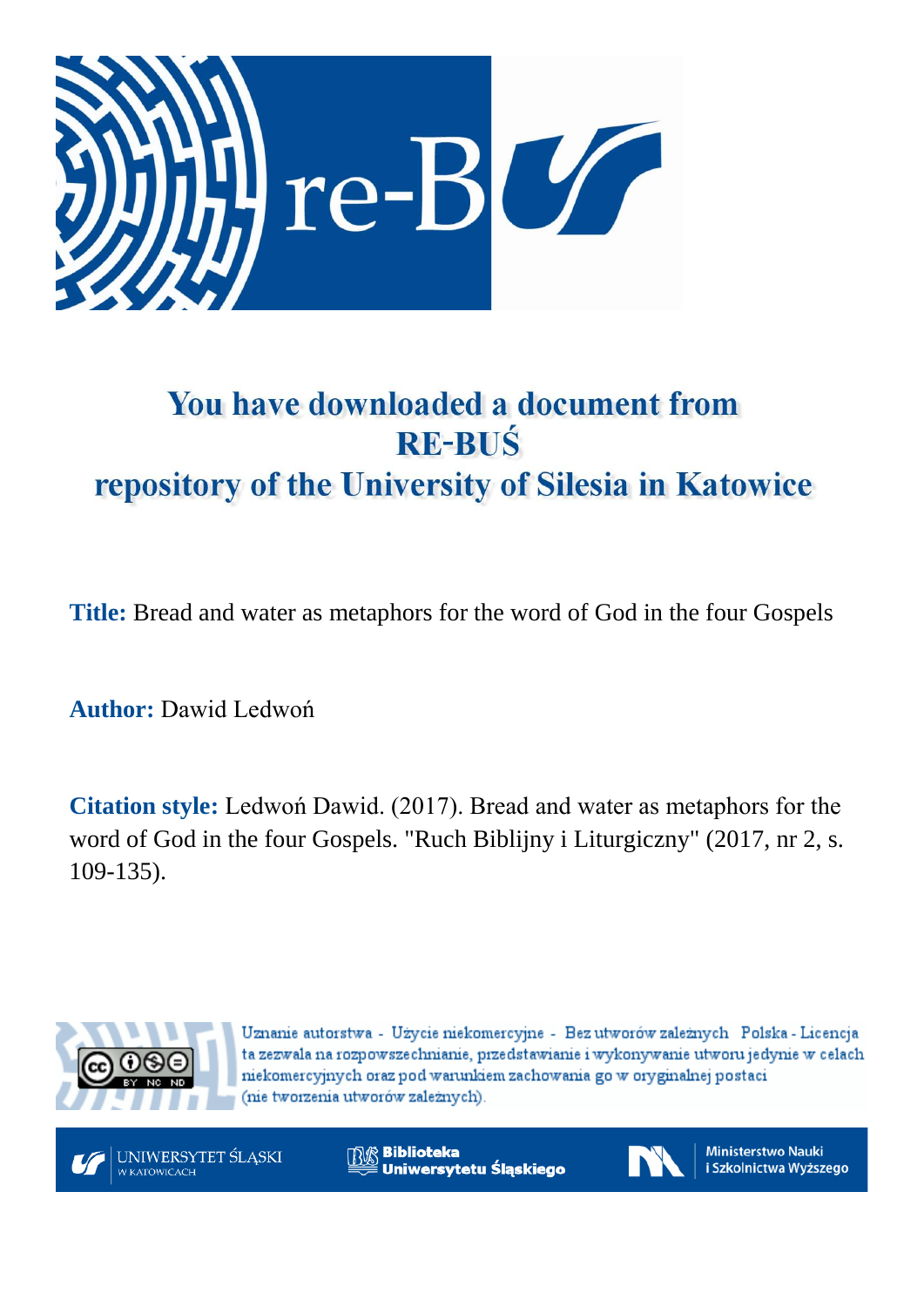# **Bread and Water as Metaphors for the Word of God in the Four Gospels**

#### Rev. Dawid Ledwoń

University of Silesia in Katowice *dawid.ledwon@us.edu.pl*

The Son is the fullest expression of God the Father (Hebrews 1 : 1–2). However, even Jesus Christ uses a metaphor that since antiquity is one of the most popular stylistic tropes used to speak about the Word of God.<del>'</del> A brief comparison,<del>'</del> the metaphor consists of transferring meaning from one term to another or of linking together two separate, often rather disparate basic concepts in order to create a new concept.<sup>3</sup> Thanks to this, the Word of God can be expressed with the help of an image, something concrete and perceptible to the senses that is not exhausted by technical concepts such as "scripture," "books," or "scroll." The addressees' experience of God's speech is therefore much more diverse.<sup>4</sup> They comprehend role of the Word of God in the history of individuals and the whole nation or even of other peoples. In the historically diverse context of the lives of Biblical protagonists and addresses of God's speech, the Lord's Word becomes a sword (Wisdom 18:15; Ephesians 6:17; Hebrews 4:12)<sup>5</sup> and a shield protecting one from the enemy; the lamp that illuminates the way (Psalms 119 [118], 105; 2 Peter 1: 19) and a rod that strikes the heathen (Isaiah 11 : 4); and, finally, fire (Jeremiah  $23:29$ ) and the seed whose soil is man (Jeremiah 23 : 28; Luke 8 : 11). The Word of God is not only a point of

<sup>1</sup> The noun λόγος, which also means "speech," "statement," and "teaching," corresponds to the terms רַבָּר and הִמְרָה, which in the Hebrew Bible correspond to the term "words."

<sup>2</sup> See: H. Lausberg, *Retoryka literacka. Podstawy wiedzy o literaturze*, przeł., oprac. i wstępem poprzedził A. Gorzkowski, Bydgoszcz 2002, p. 316.

<sup>3</sup> See: E. Miodońska-Brookes, A. Kulawik, M. Tatara, *Zarys poetyki*, Warszawa 1978, p. 332.

<sup>4</sup> See: K. Bardski, *Słowo oczyma gołębicy. Metodologia symboliczno-alegorycznej interpretacji Biblii oraz jej teologiczne i duszpasterskie zastosowanie*, Warszawa 2007, p. 100.

<sup>5</sup> B. Urbanek writes about this in greater detail in: *Miecz jako metafora słowa Bożego*, [in:] *Usłyszeć słowo Boże – żywe i ostrzejsze niż miecz. Materiały z XXXVIII Sympozjum Katechetycznego Międzyzakonnego Wyższego Instytutu Katechetycznego w Krakowie (1 marca 2008 r.)*, red. A. E. Klich, Kraków 2008, p. 197–212.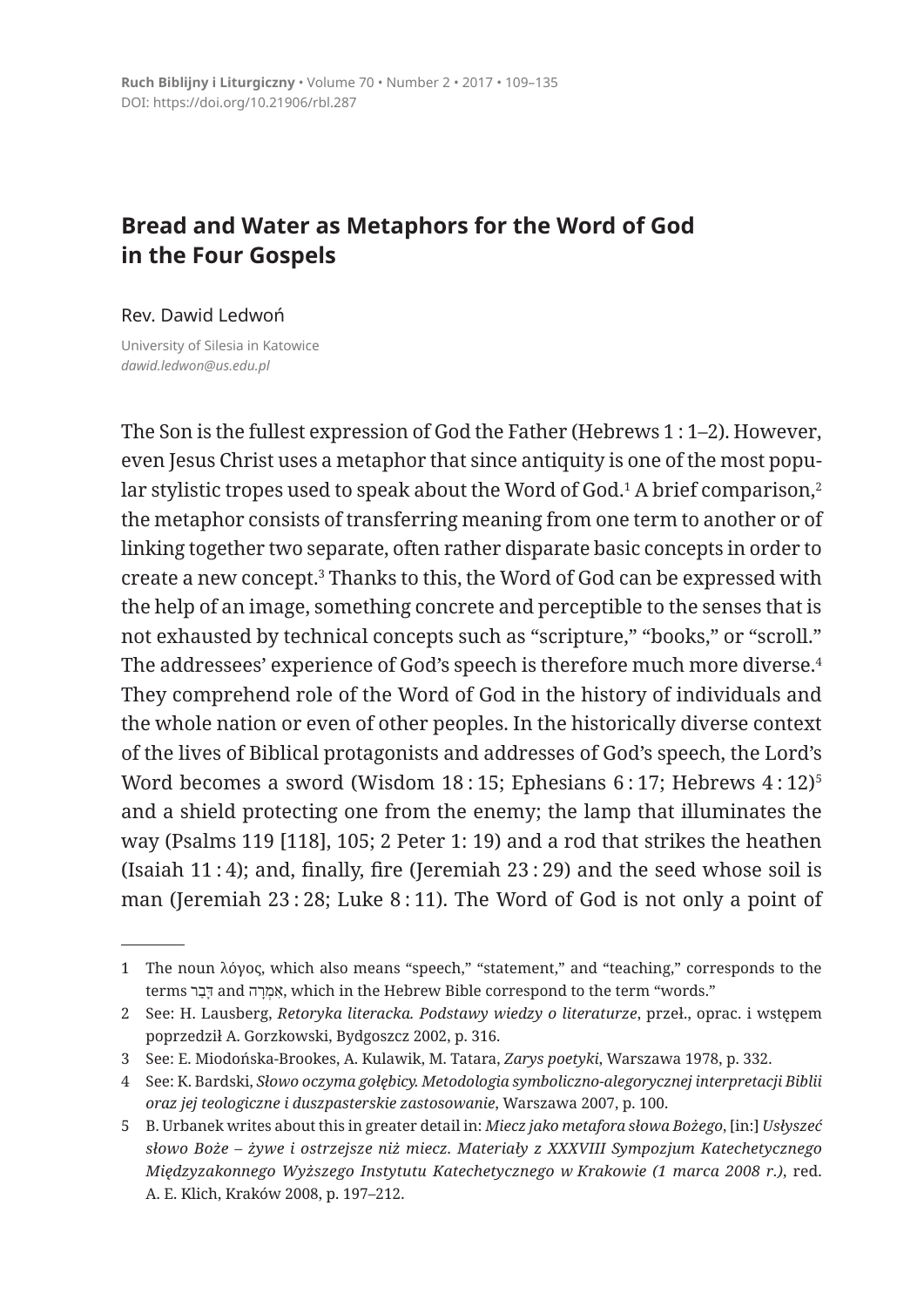escape or defensive tool, but it also has the role of a factor that awakens one to be active. Like bread and water, it is above all food necessary for life. This basic truth is fully developed by all the canonical figures in the Gospels, but it stems from the Old Testament.

## 1. In the Old Testament

Nothing helps one to appreciate bread and water more than its partial and especially long-term absence. For the Hebrews following the voice of God to the Promised Land speaking to them through Moses, this should have been a special experience. It found its reflection in the Pentateuch and is present in the Biblical Books of Wisdom as well as in prophecies, $\mathfrak s$  which the authors of the New Testament, especially the evangelists, frequently reference. Thus it is worth outlining the Biblical background of the events described by them in order to better understand the metaphor of bread and water used in the Gospel narratives.

### 1.1. In the Pentateuch

Bread juxtaposed with the Word of God first appears in the second speech given by Moses on the steppes of Moab before the Israelites' entry into Canaan (Deuteronomy 4 : 41–11, 32). The introduction to this reflection consists of recalling the forty-year journey of the Chosen People through the desert (Deuteronomy 8 : 2). After it, an explanation of God's pedagogy occurs:7 "He therefore let you be afflicted with hunger, and then fed you with manna, a food unknown to you and your fathers, in order to show you that not by bread alone does man live, but by every word that comes forth from the mouth of the Lord" (Deuteronomy 8 : 3). The memory that Moses refers to in the Book of Deuteronomy (5 : 15; 8 : 2, 18; 15 : 15; 16 : 12; 24 : 18, 22) is not only a vehicle of history, but above all of spiritual experiences that should be

<sup>6</sup> The order of the books under discussion corresponds to their place in the Christian Biblical canon.

<sup>7</sup> God's conduct towards the Chosen People is expressed in the relationship between father and son, which Moses references in Deuteronomy 8 : 5: "So you must realize that the Lord, your God, disciplines you even as a man disciplines his son."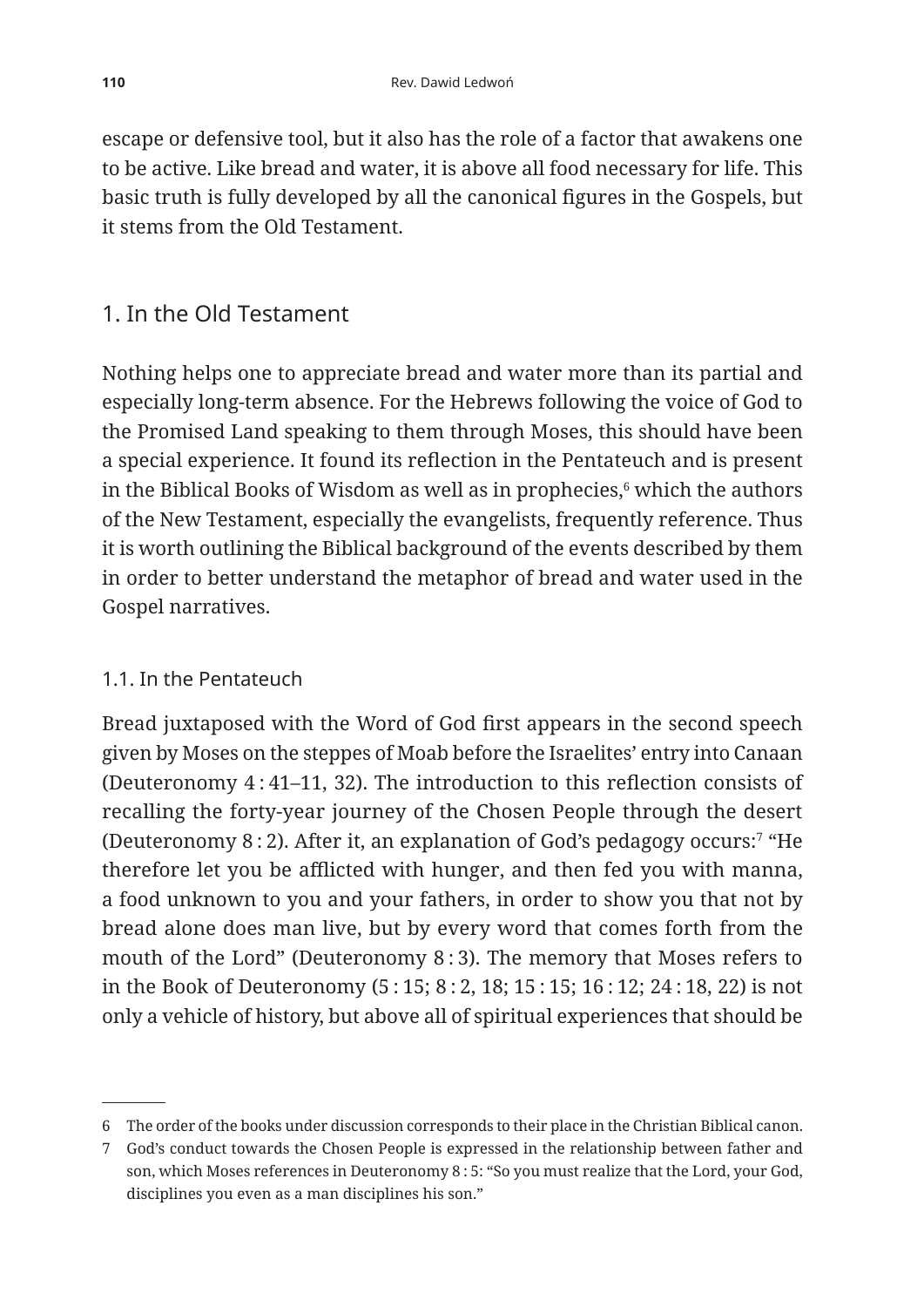interpreted with faith.<sup>8</sup> They are necessary for revealing the intentions of the human heart (Deuteronomy 8 : 2), becoming the basis for the granting of the reward that is good rendered by God (Deuteronomy 8 : 16). Not the bread that is the fruit of the work of human hands, but "everything that comes from the

Lord's mouth" is the refuge of man's life<sup>9</sup> and the subject of hope. Rejecting it becomes the cause of the fall and, consequently, of destruction that is predicted by the words: "you will perish utterly" (Deuteronomy 8 : 19); "so shall you too perish for not heeding the voice of the Lord, your God" (Deuteronomy 8 : 20). This "everything" expressed by God requires complete acceptance and car-

rying out of God's directives (commands), which are His paths (Deuteronomy 8 : 6). They lead one to gain and preserve the goods of this world and well being in the earthly life of the Chosen People, whose strength is dependent solely on the Lord.10 It also makes the person capable of fulfilling the Covenant with the Lord: "Otherwise, you might say to yourselves, 'It is my own power and the strength of my own hand that has obtained for me this wealth.' Remember then, it is the Lord, your God, who gives you the power to acquire wealth, by fulfilling, as he has now done, the covenant which he swore to your fathers" (Deuteronomy 8 : 17–18).

Although Moses' speech under analysis here is addressed to all of Israelite society, specific parts of it focus on the individual recipient. This is indicated by the change in the forms of the verbs and personal pronouns from the plural to the singular form. In this way, responsibility for accepting the Word of God directed to the people is of an individual nature, and the experience of the individual – also thanks to memory – transcends time with the participation of all members of the community.11 The latter trait of the Word of God in the Old Testament is indicated by the Biblical manna mentioned in Deuteronomy 8 : 3, which according to Exodus 16 : 4 and Psalm 78 (77): 24 the Lord sends

<sup>8</sup> *Sentencje Ojców*, translated from the Hebrew by M. Friedman with a commentary by P. Śpiewak, Kraków 2015, p. 19, § 3, 8: "He who forgets but one word from the learned teaching according to Scripture puts his life in danger." According to Paweł Śpiewak, the author of the commentary to *Sentencje Ojców*, "memory has great significance for faith and is the precondition necessary for the survival of the people" (ibidem, p. 104).

<sup>9</sup> See: S. Łach, *Księga Powtórzonego Prawa. Wstęp, przekład z oryginału, komentarz*, Poznań– Warszawa 1971, p. 153.

<sup>10</sup> J. Lemański w *"Nie samym chlebem tylko żyje człowiek…" (Pwt 8, 3b)*, [in:] *Słowo Boże w życiu i misji Kościoła*, red. S. Szymik, Lublin 2009, p. 58 notes that "the ancient Israelites understood only worldly existence through life."

<sup>11</sup> Cf. ibidem, p. 57–58.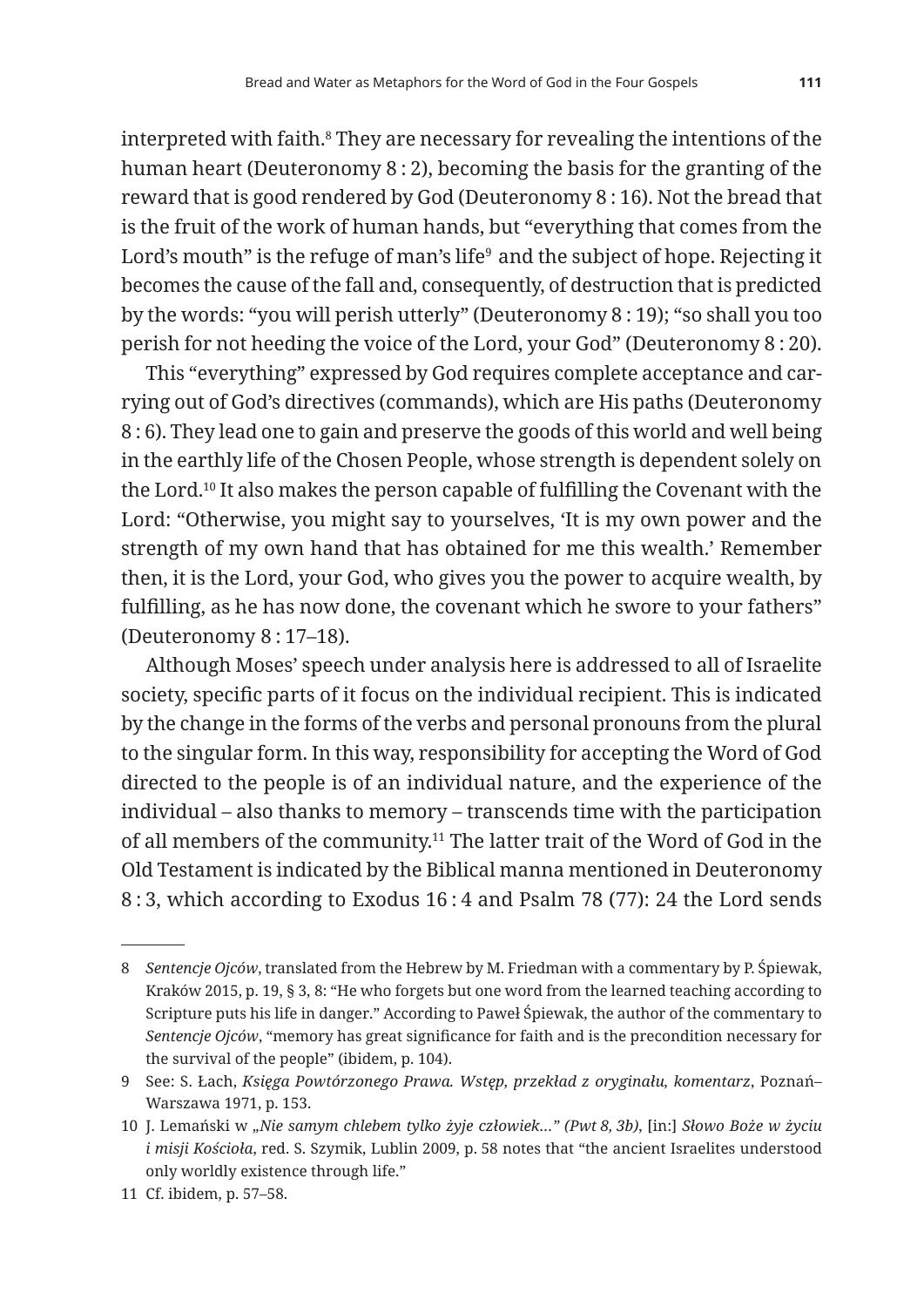on the earth like rain.12 The way of giving people this unique gift suggests its connection to water and its origin, or God.13 In the Biblical account of Israel's stay in the desert, He also guarantees His people water by making it present in a rock (Numbers 20 : 11–13, 21 : 16; Deuteronomy 8 : 15). This event is a motif that is frequently used in the Books of Wisdom in the Old Testament.

#### 1.2. In the Books of Wisdom

According to Psalm 78 (77) : 15–16, 20; 105 (104) : 41, God split a rock and generously gave drink to His people, causing the water obtained in this miraculous way to flow across the desert like a river. This event, in which the author of Wisdom 11 : 4 sees the fulfillment of the request carried to God by thirsty people and undertakes the motif of the attempt from Deuteronomy 8 : 5. The miraculous appearance of water from the rock analogous to manna sent from heaven also confirms the fidelity of Yahweh and is tied to His promise. The psalmist speaks of it: "For he remembered his sacred promise to Abraham his servant" (Psalm 105 [104] : 42). The reference to God's promise also indirectly indicates the faith of the patriarch, who through his obedience, which is tested in the land of the Temple Mount (Genesis 22 : 1–18), becomes worthy of a blessing (Genesis 22 : 16–18).

The Biblical authors see genuine wisdom in the attitude of fidelity to God and His Word, which feeds the beloved of the Lord (Wisdom 16 : 26; see: Proverbs 1 : 7; Sirach 21 : 11, 33 : 2, 43 : 33). The heart that searches for it is described as prudent in Proverbs 15:14 (Hebrew Bible: בין) and simple (Septuagint: Ὀρθή), while the inspired author says that the mouths of the fools spurt<sup>14</sup> folly. What a person feeds on depends on his or her spiritual

<sup>12</sup> According to Exodus 16 : 13–14 and Numbers 11 : 9, the appearance of manna is accompanied by the appearance of dew.

<sup>13</sup> J. Lemański sees here a reference to the beliefs of the ancient agrarian religions, which saw a correlation between bountiful harvests and the activity of the gods, especially the god of thunder. The exegete notes the similarity to the motif appearing in Hosea 2 : 7, 10–11. 23–24. See also: *Księga Wyjścia. Wstęp, przekład z oryginału, komentarz*, Częstochowa 2009, p. 357.

<sup>14</sup> The Hebrew Bible uses the term הָעָה (to graze, to feed), while the Septuagint uses the verb γινώσκω (to know) to describe this activity. However, the latest Polish translations of the Bible are inclined to use the meaning of the text in its Hebrew version. In the fifth edition of the Millennium Bible (from 2013), the following text appears: "The mouths of fools drown in folly." Meanwhile, the St. Paul Edition of the Bible contains the version: "The mouths of fools swallow folly," which is closer to the text from the fourth edition of the Millennium Bible, where there is talk of "the mouths of fools feeding on folly."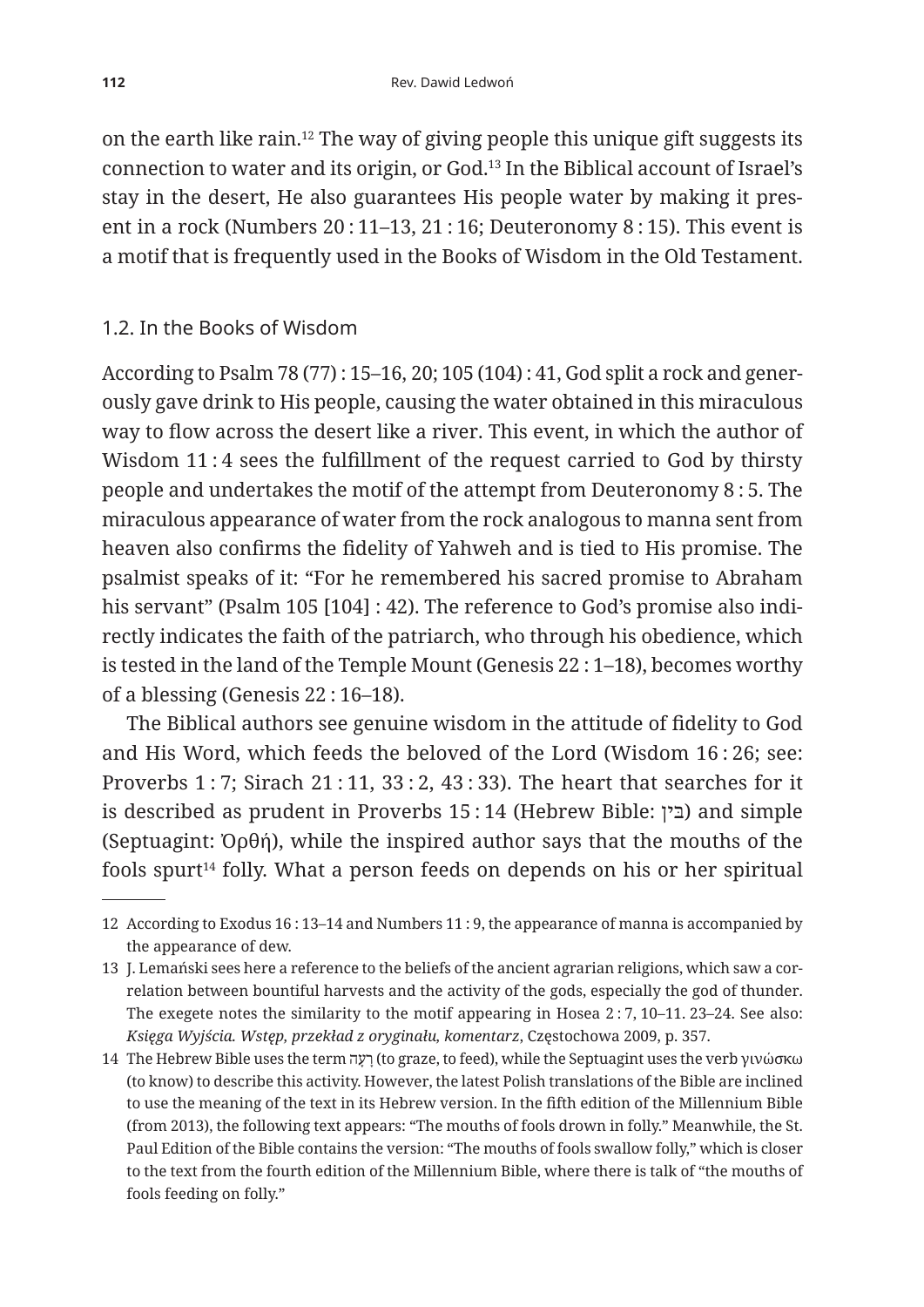condition. He or she must choose if he or she will sit at the table set by the personification of Wisdom or of Folly, its opposite, in life, which is depicted using the Biblical image of a feast.

When inviting revelers to her feast, the first female figure mentioned in the Book of Proverbs offers them her property (Proverbs 9 : 2, 5): food (which includes bread) and drink (wine mixed with water),15 which are metaphors for the Word of God.16 Meanwhile, the second figure, called Folly, offers nothing of her own. Thus she calls: "Stolen water is sweet, and bread gotten secretly is pleasing!" (Proverbs 9 : 17). Her revelers are but the shadows of the dead (Proverbs 9 : 18a), because the food she uses to lure passersby takes away their lives, leading them into the abyss: "In the depths of the nether world are her guests!" (Proverbs 9 : 18b). Only the wisdom contained in God's law sincerely responds to human desires. The author of the Book of Sirach compares it to a mother and virgin spouse who feeds people overcome with fear of God with the bread of reason and the water of wisdom (see: Sirach 15 : 3). He who tries it still wants more: "He who obeys me will not be put to shame, he who serves me will never fail" (Sirach 24 : 21).

Contact with the Word of God and the wisdom contained in it increase the person's need for it, and those who feed on the Word of the Lord can be sure they will be free of sin (Sirach 24 : 22) and externally safe. The loss of these two values is read by the prophets as a consequence of abandoning the road indicating by God in the Law, and of even being against the Lord.

#### 1.3. In the Books of Wisdom

As bread and water, the Word of God ensures physical existence for the nation; it also impacts its intellectual and spiritual condition, at the same time impinging on the shape of the life of the community, whose representatives are mentioned in the prophecy.17 Rejection of God's Law and acting contrary to its commands leads not so much to the upset of the social order as to the

<sup>15</sup> S. Szymik, *Słowo Boże jako pokarm Mądrości według Prz 9, 1–6*, [in:] *Słowo Boże w życiu i misji Kościoła*, red. S. Szymik, Lublin 2009, p. 97 notes another custom consisting of the mixing of wine with herbs and honey.

<sup>16</sup> Ibidem, p. 99–100.

<sup>17</sup> According to Tadeusz Brzegowy, the reference to bread and water as support indicates the prophecy of the fall of Jerusalem, when the Babylonians occupied the city, as its defenders' stores of bread and water had been exhausted. See: *Księga Izajasza (rozdziały 1–12). Wstęp, przekład z oryginału, komentarz*, Częstochowa 2010, p. 244–245.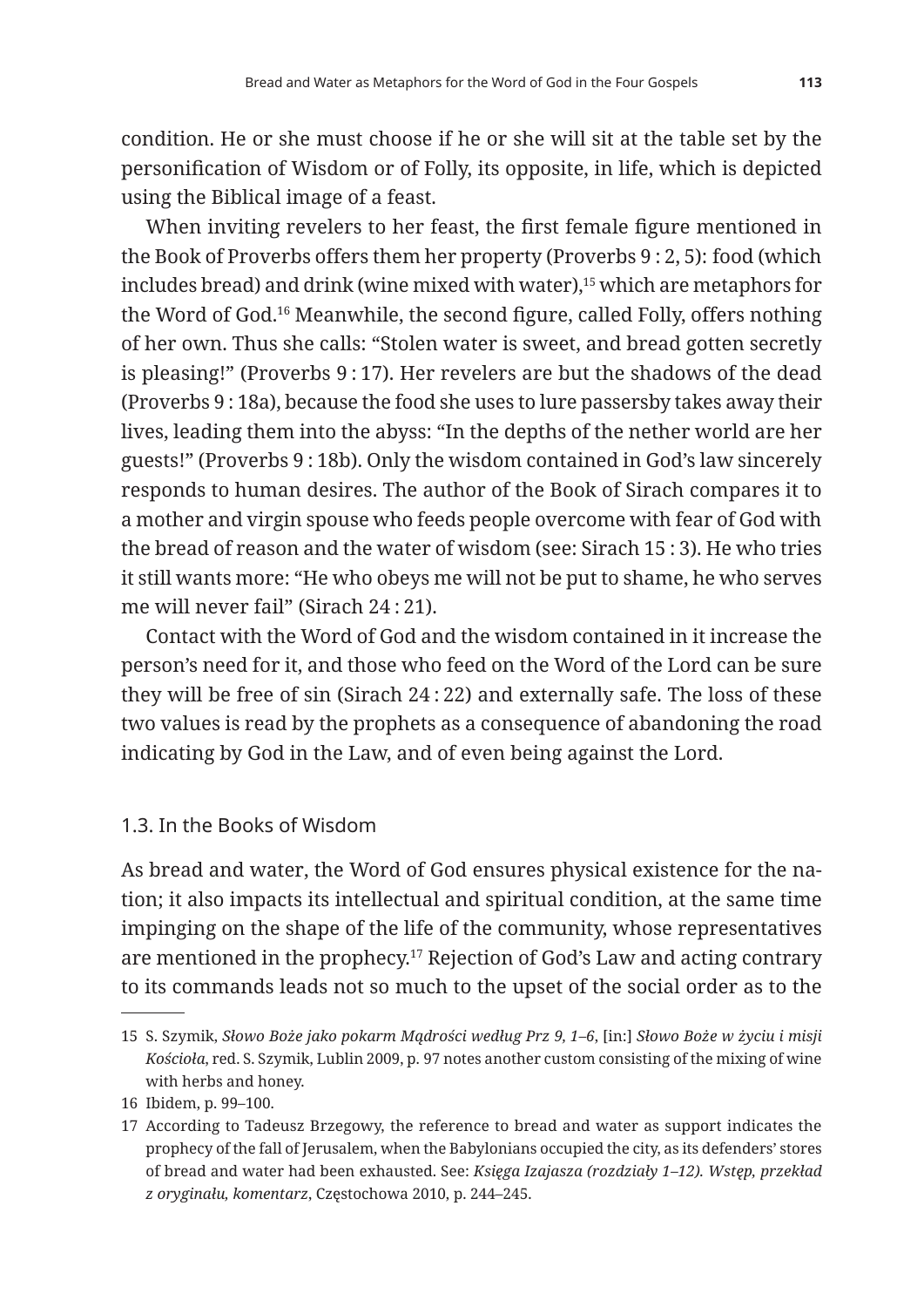gradual erosion of the life of the nation and, ultimately, its enslavement. This is precisely established in the prophecy contained in the Book of Isaiah: "Sons have I raised and reared, but they have disowned me!" (Isaiah 1 : 2B), which is complemented by the prophet's further words: "The Lord, the Lord of hosts, shall take away from Jerusalem and from Judah support and prop (all supplies of bread and water): Hero and warrior, judge and prophet, fortune-teller and elder, The captain of fifty and the nobleman, counselor, skilled magician, and expert charmer.<sup>18</sup> I will make striplings their princes; the fickle shall govern them, and the people shall oppress one another, yes, every man his neighbor. The child shall be bold toward the elder, and the base toward the honorable" (Isaiah 3 : 1–5).19

Meanwhile, the righteous and honest will not lack bread or water (Isaiah 33 : 15–16). The verb used in the passive form of the future tense in the next part of Isaiah's prophecy, δοθήσεται, is an example of a typical *passivum theologicum*. It points to the activity of giving, or God, hidden from the author's world. His activity, orientated towards the future, brings hope that the Word of God will not be definitively taken away from the nation, that the foreseen lack of food and resulting lack of spiritual food is only temporary in nature. In Isaiah 43 : 20, God openly presents Himself as the one Who will bring water and rivers to the desert in order to give drink to His Chosen People. An analogous image of Yahweh arises out of His other statements: "I will pour out water upon the thirsty ground, and streams upon the dry land; I will pour out my spirit upon your offspring, and my blessing upon your descendants. They shall spring up amid the verdure like poplars beside the flowing waters" (Isaiah 44 : 3–4). Although the contents of this prophecy seem to focus on God's actions expressed with the help of a complex aquatic metaphor,<sup>20</sup> all are the consequence of the promise given by the Lord. The Word that Yahweh through the intercession of His prophets sends to the people suffering in exile and future generations, compared to thirsty ground and dried land is in itself

<sup>18</sup> Although God's Law harshly prohibited the practice of magic, the occult, and all sorcery as well as summoning of the spirits of the dead (Deuteronomy 18 : 10–12), after settling in Canaan the Israelites not infrequently participated in these practices, which were disgusting in the eyes of God (Deuteronomy 18 : 10–12; 2 Kings 17 : 17, 21 : 6; 2 Chronicles 33 : 6; Isaiah 47 : 12).

<sup>19</sup> T. Brzegowy, *Księga Izajasza (rozdziały 1–12)*…, op. cit., p. 243 shares the view that the professional groups mentioned in the prophecy present the image of the Israelites' society at Isaiah's time (eight century BC).

<sup>20</sup> Cf. W. Pikor, *Soteriologiczna metafora wody w Księdze Izajasza*, Lublin 2009, p. 253.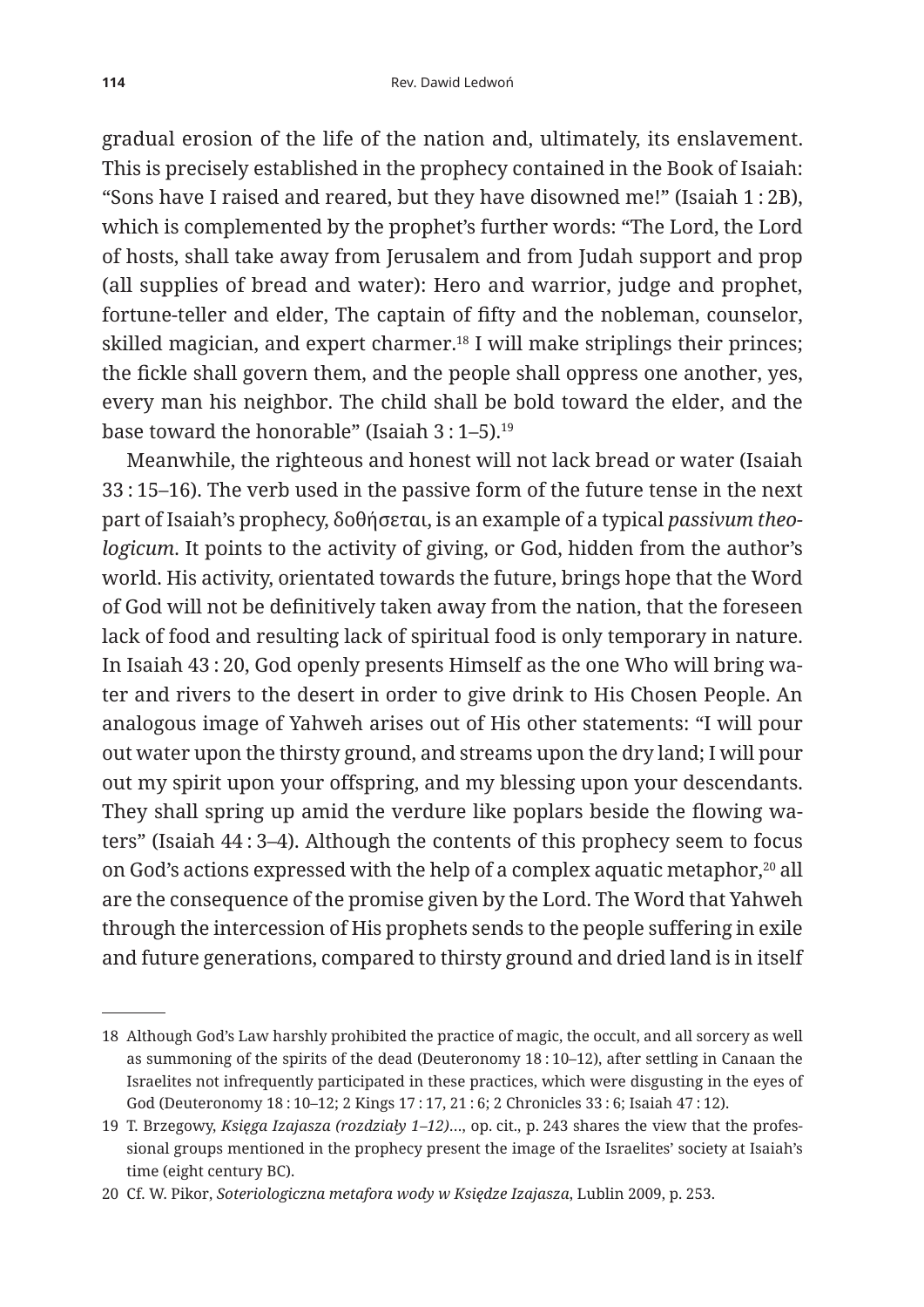life-giving.<sup>21</sup> It is they who are the poor from the message of Deutero-Isaiah<sup>22</sup> who then are to come closer to the water in order to take without payment what is really bread (Isaiah 55 : 1–2). The water is the Word of God. Coming to it means coming closer to God Himself, who encourages His people to a new exodus from the land of exile<sup>23</sup> and foretells a new covenant (Isaiah 55 : 3b: see: Jeremiah 31 : 31). This is an important point of reference in the prophecy, especially in Jeremiah, for whom the covenant with Yahweh takes on an individual nature, which expresses God's intention to write the Law into the heart of each Israelite (Jeremiah 31 : 33).

Before knowledge of God becomes widespread among the nation, it is first the subject of encounter with the prophet who is the first addressee of the words of the Lord (Jeremiah 1 : 4–5). In them, Yahweh calls Himself the source of living water, which the people turned into cracked cisterns, which are a metaphor for pagan deities (Jeremiah 2 : 13). Neither the lifeless deities nor the political alliances symbolized by the Nile and the River Assyria (Jeremiah 2 : 18) can quench the desire for peace and guarantee the nation's existence, which is bitter as a result of its apostasy (Jeremiah 2 : 19). The bitter life of the nation is juxtaposed with the fate of the prophet who feeds on the words that the Lord placed in his mouth (Jeremiah 1:9). For Jeremiah, it is a delight and joy of the heart (Jeremiah 15 : 16). Ezekiel talks about it in a similar way. The third of these prophets is considered to be the greatest – for years, he was close to Jeremiah – and wrote that the scroll given to him by God, which was consumed in accordance with Yahweh's guidelines, was sweet as honey in his mouth (Ezekiel 3 : 3). Filling one's stomach and internal organs with the scroll indicates the necessity of completely assimilating the Word of God.<sup>24</sup> The prophet is supposed to not only transmit it to the people, but first he himself must accept and digest it so that it enters his bloodstream and becomes part of his life. The vision of unification with the Word of the Lord in Ezekiel also expresses the essence of prophetical mission.25

<sup>21</sup> Cf. L. Stachowiak, *Księga Izajasza II–III (rozdziały 40–66). Wstęp, przekład z oryginału, komentarz, ekskursy*, Poznań 1996, p. 238.

<sup>22</sup> Cf. W. Pikor, *Soteriologiczna metafora wody…,* p. 260.

<sup>23</sup> Cf. ibidem, p. 307.

<sup>24</sup> Cf. A. J. Tkacik, *Ezechiele*, [in:] *Grande Commentario Biblico*, a cura di R. E. Brown, J. A. Fitzmyer, R. E. Murphy, ed. italiana a cura di A. Bonora, R. Cavedo, F. Maistrello, Brescia 1973, p. 450.

<sup>25</sup> Cf. S. Homerski, *Księga Ezechiela. Tłumaczenie, wstęp, komentarz*, Lublin 1998, p. 24.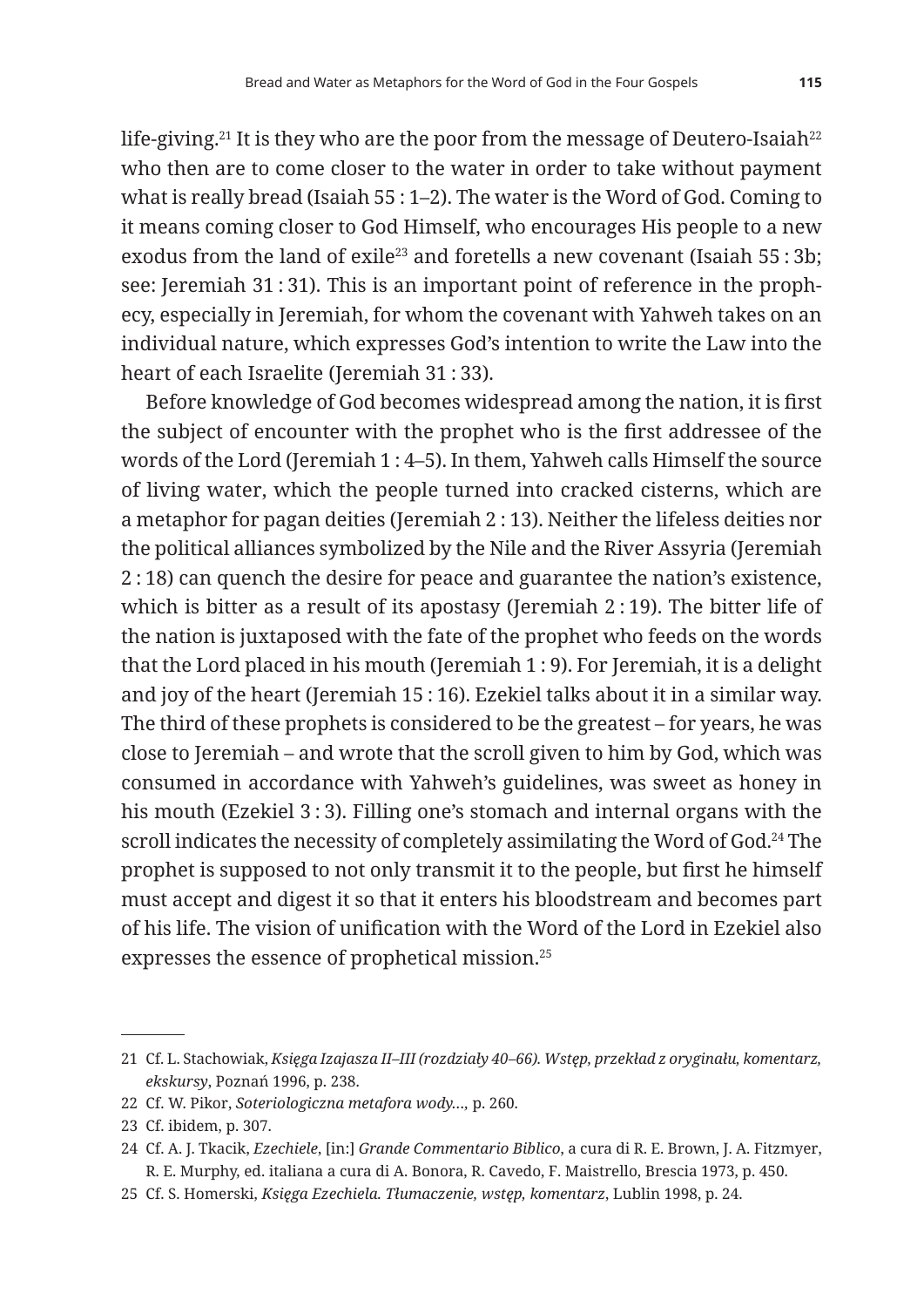The Old Testament metaphor of food/bread perfectly shows the necessity of a close relationship between man and God and with God Himself, but it does not exhaust the topic of spiritual closeness between them expressed with the help of the activity of feeding and eating; giving and taking; desiring or thirsting and taking (buying), drinking, and pouring. Its fulfillment is revelation contained in Jesus Christ and presented in the New Testament.

## 2. In the Four Gospels

Among the books of the New Testament, motifs of the Word of God as food (bread and water) appear mostly in the Gospels. However, the fourth of them presents it in the clearest form. It presents developed theology of the wordbody-bread-water as food for eternal life. It is worth following the appearance of all the above-mentioned metaphors for the Word of God in the indicated texts in order to notice within them elements of continuity with the first part of Biblical revelation and that which is a complete novelty.

## 2.1. In the Synoptic Gospels

It seems that the motif of water as a metaphor for the Word of God does not appear in the synoptic Gospels. However, they are suggested by the verbs related to desire and thirst in the Gospel pericopes. The metaphor of water also allows us to discover an allegorical approach. Meanwhile, the relationship between bread and the Word of God is very clear. It presents it parallel to the narrative of the temptation of Jesus in Matthew 4 : 1–11 and Luke 4 : 1–13 in an obvious way.26 Direct references to these words are missing, however, in the accounts of the multiplication of the loaves in Matthew 14 : 13–21, 15, 32–39; Mark 6 : 34–44, 8 : 1–10; and Luke 9 : 12–17 as well as in Jesus' dialogue with the Canaanite woman according to Matthew 15 : 21–28 and the Syro-Phoenician woman according to Mark 7 : 24–30. Despite this can the bread present in the indicated texts be interpreted in a metaphorical fashion and be tied to the Word of God? An answer to this question comes from an analysis of the use of the motif of bread by the synoptics in the specific pericopes, which takes

<sup>26</sup> Mark 1 : 12–13 contains only a lapidary reference to this event.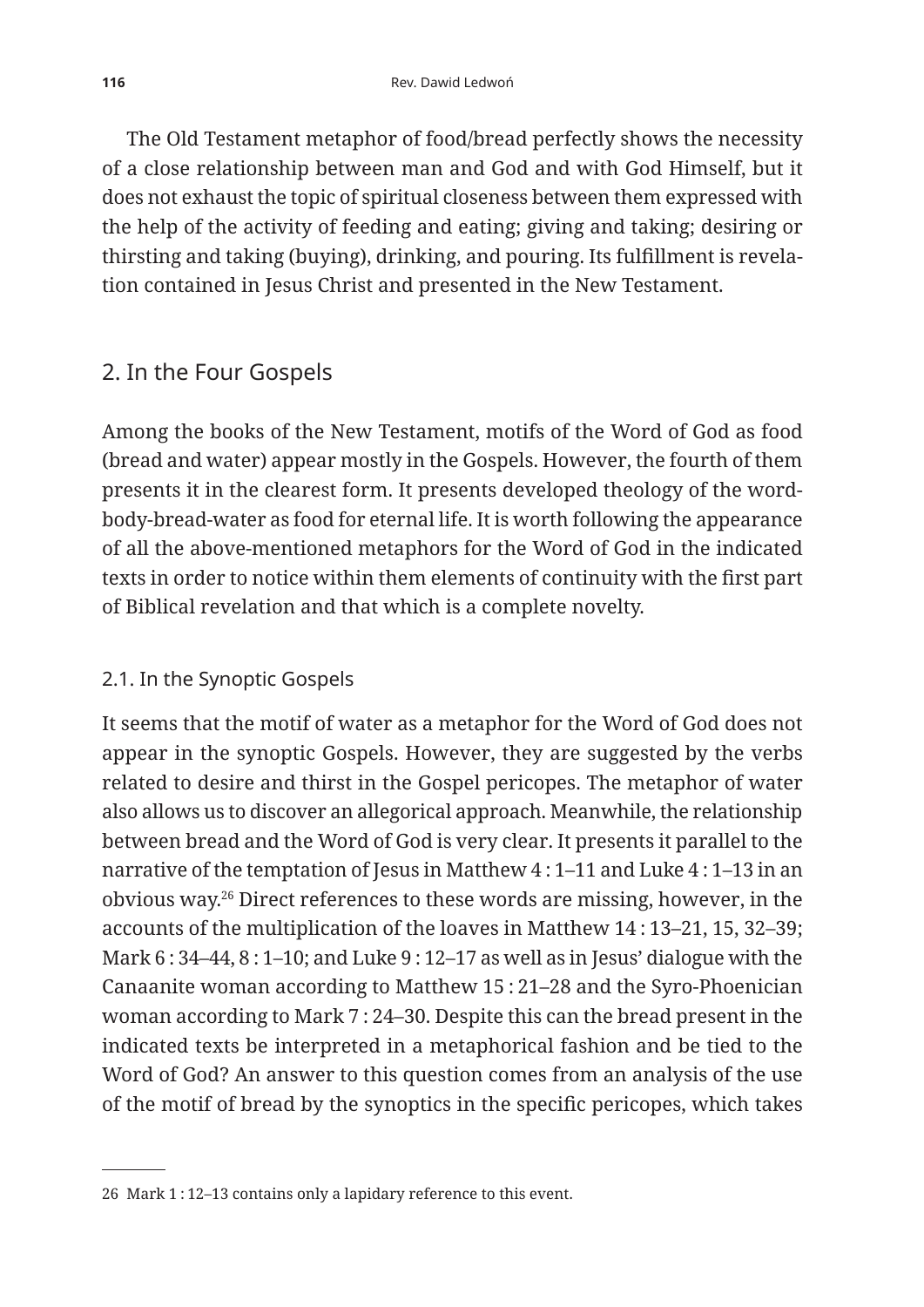into account their nearest literary context as well as possible Old Testament implications.

2.1.1. In the narratives about the temptation of Jesus (Matthew 4 : 1–14, Luke 4 : 1–13) and in the Sermon on the Mount, in the valley (Matthew 5 : 6, Luke 6 : 21)

In both extensive scenes depicting the temptation of Jesus in the Gospels of Matthew and Luke, the devil questions Christ's divinity, but otherwise indicates the subject and purpose of the miraculous transformation proposed to Him. The former's account speaks of stones that are to become bread (Matthew 4 : 3), while the latter's account mentions stones and bread (Luke 4 : 3). This leads to the question of what this disparity could result from. It seems that Matthew's account references the Biblical manna that God sent down to feed the Israelites wandering across the desert.<sup>27</sup> Meanwhile, the individualized version, which is preserved in Luke's text, emphasizes the personal character of the test that God subjects every Israelite to.28 Despite the similar circumstances, the Biblical trial of the people in the desert and the temptation of Jesus are not the same. God's activity seeks to expose the truth about man and prove if he really believes His words. Meanwhile, the demon works to make the tempted subject act against the Word of God, thus turning towards worldly and thus ephemeral needs.

The devil's temptation of Jesus has the form of the command "say" (εἰπε); he adds to it the conjunction "that" (ἵνα). An identical construction appears only one other time in the Bible, in Matthew 20 : 21, in Jesus' request to the mother of Zebedee's sons that they sit on His right and left in God's kingdom.29

<sup>27</sup> Cf. F. Mickiewicz, *Ewangelia według świętego Łukasza (rozdziały 1–11). Wstęp, przekład z oryginału, komentarz*, Częstochowa 2011, p. 245.

<sup>28</sup> Cf. ibidem.

<sup>29</sup> In addition to Matthew 4 : 3 and 20 : 21, the aorist imperative form of the verb λέγω also appears four times in the first Gospel; Jesus is the addressee of the request expressed by him in three of those times. The centurion speaks to Him, asking to renounce the word and in this way heal his son (Matthew 8 : 8). The pupils of the Pharisees ask Jesus to explain the tax for Caesar (Matthew 22 : 17). Finally, Jesus' disciples ask for Him to explain His words on the destruction of the Temple in Jerusalem (Matthew 24 : 3). Jesus is the object of the statement in which He is asked to inform to the Church about the brother who stubbornly persists in sin, despite numerous reprimands. Neither in an of these cases nor in Matthew 4 : 3 or 20 : 21 is there a need to point out God's prerogative nor to reveal the nature of His relationship to Jesus. In addition to Matthew, the only other synoptic who uses the imperative form of the verb "say" is Luke. In the version of the Gospel edited by him, the subject of the request is the centurion (Luke 7 : 7), the Pharisee Simon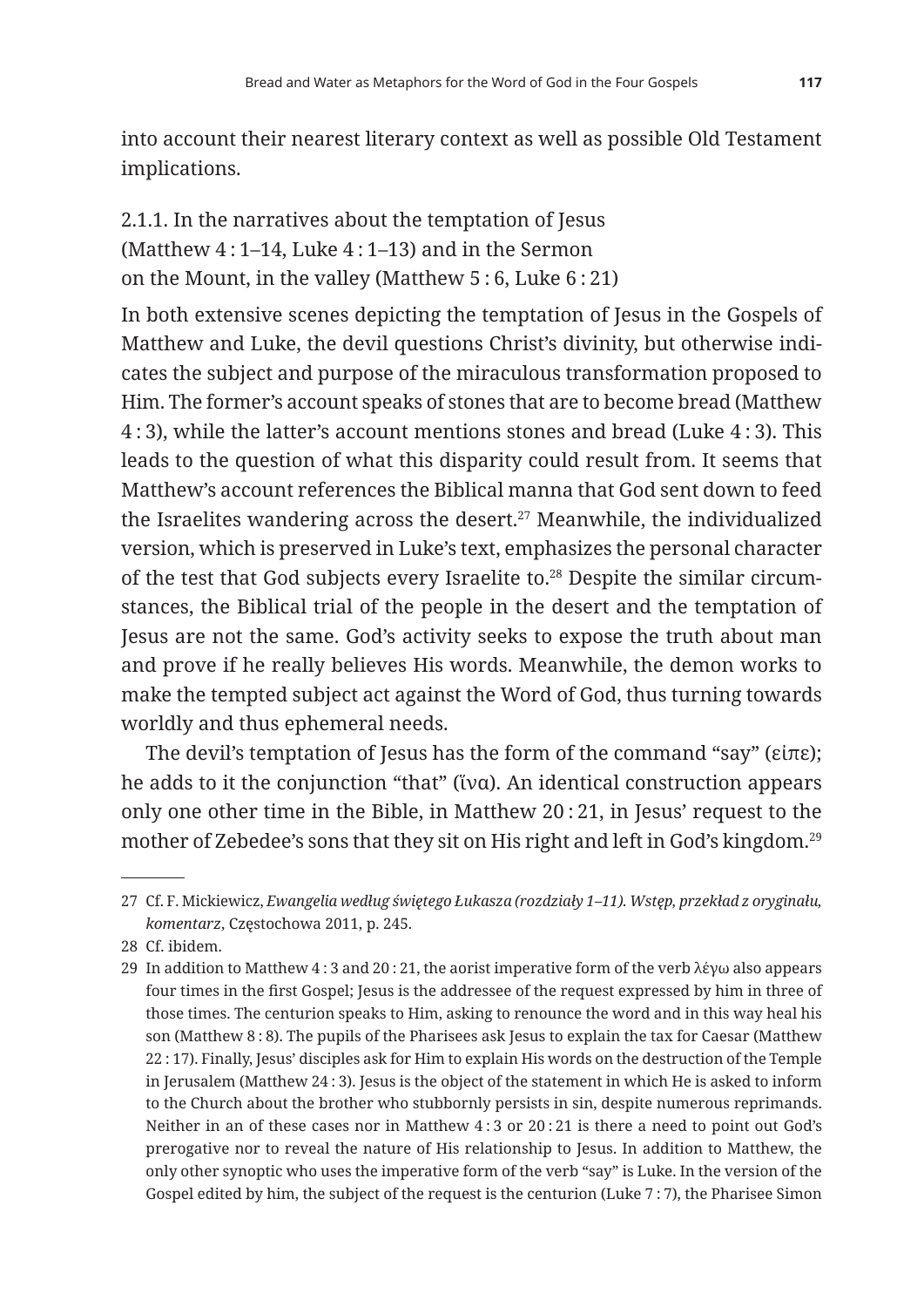In response, Jesus explains that those who receive seats are those for whom His God the Father had prepared them (Matthew 20 : 23). In this way, God's prerogative to grant eternal reward is emphasized. Most important, however, is that His identity as Jesus' Father, Who is concerned about the people and prepares for them seats next to His Son is revealed. Who, then, can receive it?

The scene of the temptation at the beginning of Jesus' public ministry in the fourth chapter of the Gospel according to Matthew gives clear guidelines. Christ firmly responds to the devil's persistent temptation: "It is written: 'One does not live by bread alone, but by every word that comes forth from the mouth of God'" (Matthew 4 : 4). Luke the Evangelist preserves a shorter version of Jesus' logion: "It is written: 'One does not live by bread alone'" (Luke 4 : 4). The words of Deuteronomy 8 : 3 are cited in both statements.30 Citing the exception to the Law, Jesus as the beloved Son (Matthew 3 : 17; see: Mark 1 : 11; Luke 3 : 22) is an expression of complete obedience to God, at the same time being a paragon of humanity $31$  that understands that God's word nourishes and preserves those who trust the Lord (see: Wisdom 16 : 26). Obedience to the word – and thus to God Himself – ensures one's participation in the legacy of the Lord Jesus and is opposed to the devil's demands. Being faithful to the Lord as the one sent by Him, Jesus also satisfies righteousness. According to Matthew, Jesus calls those who thirst and desire (πεινῶντες καὶ διψῶντες) righteousness blessed in the Sermon on the Mount (μακάριοι, Matthew 5 : 6). Meanwhile, according to the parallel version presented by Luke (6 : 21), the subject of thirst and desire is not explicitly defined. However, the reference to those who laugh and those who cry can be interpreted as an indirect allusion to the state of experiencing righteousness or experiencing its lack thereof. In light of Psalm 106 (105): 3, blessed are those who follow the commandments, constantly doing what is upright. The Old Testament calls not only God Himself, Whom the human soul desires (Psalm 42 [41] : 2–3; Psalm

<sup>(</sup>Luke 7 : 40), Martha (Luke 10 : 40), and someone from the crowd (Luke 12 : 13), while Jesus is the addressee of the statement. The use of the form εἰπε in Luke's text has a parallel in the Gospel according to Matthew only one time. This is the statement of the centurion asking for the healing of his servant, and Jesus' positive reaction is a response to the faith of the Roman soldier (Matthew 8 : 13; Luke 7 : 9).

<sup>30</sup> J. Lemański, *"Nie samym chlebem tylko żyje człowiek…" (Pwt 8, 3b)*…, op. cit., p. 61 notes that the verse from Deuteronomy 8 : 3 quoted in Matthew 4 : 4 retains the essence of the Hebrew text: "by bread alone," but also adds the phrase "but by every word" from the source Q.

<sup>31</sup> Cf. F. Mickiewicz, *Ewangelia według świętego Mateusza (rozdziały 1–13). Wstęp, przekład z oryginału, komentarz*, Częstochowa 2005, p. 176.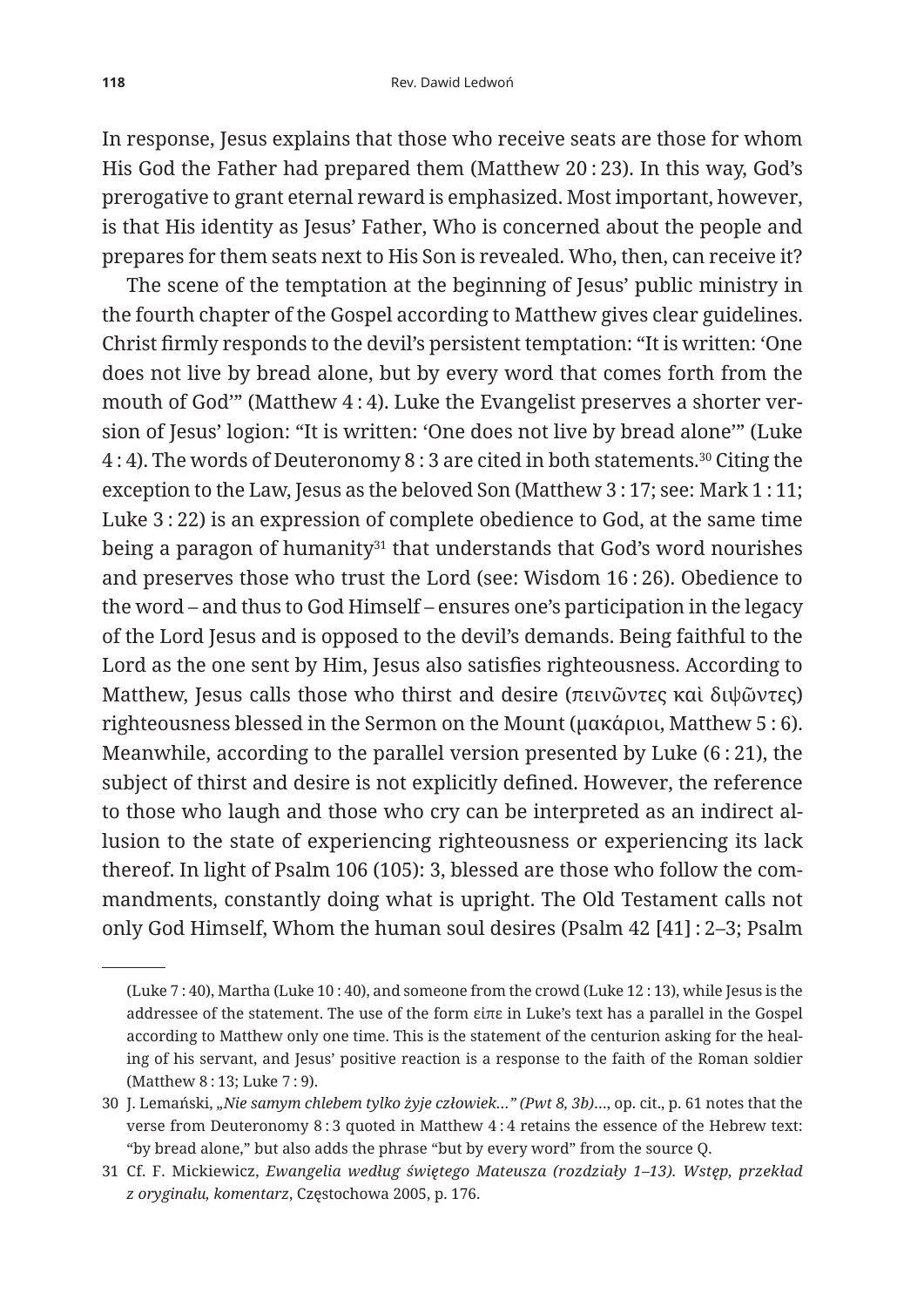63 [62] : 2), but also all His works (Tobit 3 : 2), judgments (Psalm 119 [118] : 75), and commandments upright. Thus the desire for righteousness contains within itself hunger and thirst for the word expressed in the Bible in an often metaphorical way with the help of bread and water or food itself. The urgent need described as hunger and thirst – which is also the case in Luke and in the parallel pericope about the sermon in the valley – can be satisfied only by God through the *passivum theologicum* in Jesus' speech: "will be satiated" (χορτασθήσονται). Expressing this activity in the past tense does not relativize its efficiency. The reward for the righteous thus is not hypothetical. The promise is fulfilled in the Biblical "already," "here," and "now," as in Jeremiah's prophecy in which God satiates the soul of every thirsty and hungry person (Jeremiah 31 : 25). Those who hunger and thirst righteousness are already satisfied.

Jesus' rejection of the devil's temptation on the one hand restores the order that was destroyed and referenced in the genealogy of the Biblical Adam preceding the temptation scene (Luke 3 : 38). On the other hand, it reminds the reader of the goodness of God, Who not only knows the needs of His people, but also perfectly knows how to remedy them. This characteristic trait of Jesus' activity is also presented by the Gospel stories about the multiplication of the loaves and fishes.

2.1.2. In the Narratives about the Multiplication of Loaves and Fishes (Matthew 14 : 13–21); Mark 6 : 34–44; Luke 9 : 12–17; and Matthew 15 : 32–39; Mark 8 : 1–10)

Among the synoptics, only Matthew and Mark write about the miracle of the multiplication of the loaves and fishes. Both accounts by both evangelists are preceded by information about the beheading of John the Baptist (Matthew 14 : 10–12; Mark 6 : 27–29). Mark adds mention of the gathering of the disciples and Jesus' request that they go to a deserted place and rest (Mark 6 : 30–31). Meanwhile, the account of the multiplication of the loaves and fishes edited by Luke describes an event that Matthew and Mark first presented. The third evangelist also mentions the beheading of John, but this is contained in an independent speech ascribed to Herod (Luke 9 : 9). Meanwhile, the description of Jesus' miracle is directly preceded by the meeting with His disciples and a laconic reference to preaching the kingdom of God and the healings (Luke 9 : 10–11). What does all this mean? What significance do they have for the interpretation of later events?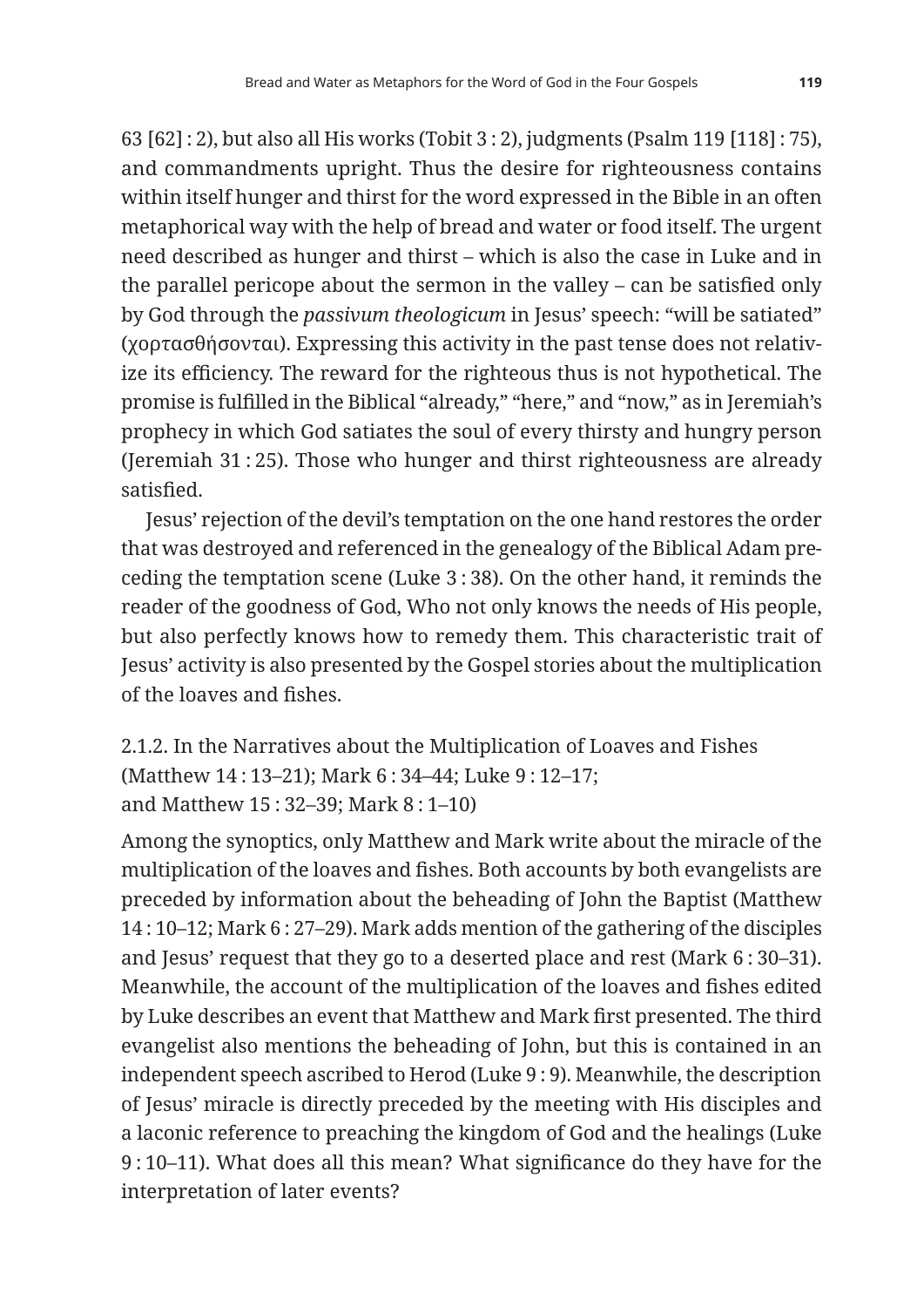In light of the Gospel, the life and death of John the Baptist are inextricably tied to the life and death of Jesus, which in any case they foreshadow.32 The shameful beheading of John is similar to the deaths of the Old Testament prophets<sup>33</sup> and thus ends their era. Thus from that point on all attention is focused on Jesus, His authority, and His power, which according to Mark 6 : 30 and Luke 9 : 10 turned out to guarantee the success of the apostles' mission. Christ gathers the people of God, teaches them, performs miracles in front of them, and feeds them in a deserted place. All these aspects of Jesus' activity have their parallels in the Biblical narrative about the journey of Israel across the desert and the story of God sending the manna (Exodus 16 : 4, 14–18; Deuteronomy 8 : 3; Psalm 78 [77] : 24). The Old Testament figures, however, find their fulfillment in Jesus. He is the intercessor of the people and, at the same time, the one Who leads them like a shepherd.<sup>34</sup> His bond with God is not defined by the mere vocation and being destined for a mission (like Moses' or Joshua's). Jesus' words and actions result from His relationship to His Father, 35 Who is the God of Israel. Having outlined the relationship between the multiplication of the loaves and fishes and the story of the Biblical manna, it is worth examining this event, which the synoptics present rather consistently.36

Although the disciples seem to be the first to notice the need to feed the people, and Jesus gives them the task of providing food, it is Christ Himself Who takes the initiative. Upon hearing His word, the people gather in the deserted place, while Jesus takes the loaves and fishes, gives a blessing, and through his disciples hands out the food to those gathered. In this Gospel scene, we can detect several Biblical analogies.

Jesus' command to sit on the green grass mentioned by Matthew and Mark hearkens to Biblical images in which water, which has the role of a metaphor

<sup>32</sup> Cf. J. R. Donahue, D. J. Harrington, *The Gospel of Mark*, Collegeville 2002, p. 202 (Sacra Pagina, 2).

<sup>33</sup> Cf. F. Mickiewicz, *Ewangelia według świętego Mateusza (rozdziały 14–28). Wstęp, przekład z oryginału, komentarz*, Częstochowa 2008, p. 38.

<sup>34</sup> R. H. Stein, *Mark*, Grand Rapids 2008, p. 313 notes Biblical allusions in Mark 6 : 30–44 to Numbers 27 : 17; 1 Kings 22 : 17; 2 Chronicles 18 : 16; Jeremiah 31 : 10; and Ezekiel 34 : 5, 8; Zechariah 10 : 12, 13 : 17; Judith 11 : 19; and compares the image of Jesus the shepherd with King David and his successors as the shepherd of the people of God (Psalm 78 [77] : 70–72; Ezekiel 34 : 23).

<sup>35</sup> The revelation is found in both. A. Malina writes about this in greater detail in the article *Obraz Boga Ojca*, [in:] *Teologia Nowego Testamentu*, t. 1. *Ewangelie Synoptyczne i Dzieje Apostolskie*, red. M. Rosik, Wrocław 2008, p. 11–80.

<sup>36</sup> Only Mark 6 : 37 mentions the 200 days' worth of food that, according to the disciples, is not enough to buy enough bread for the hungry. Meanwhile, Mark and Luke both avoid the reference in Matthew 14 : 21 to women and children; they just say that the crowd contained 5,000 men.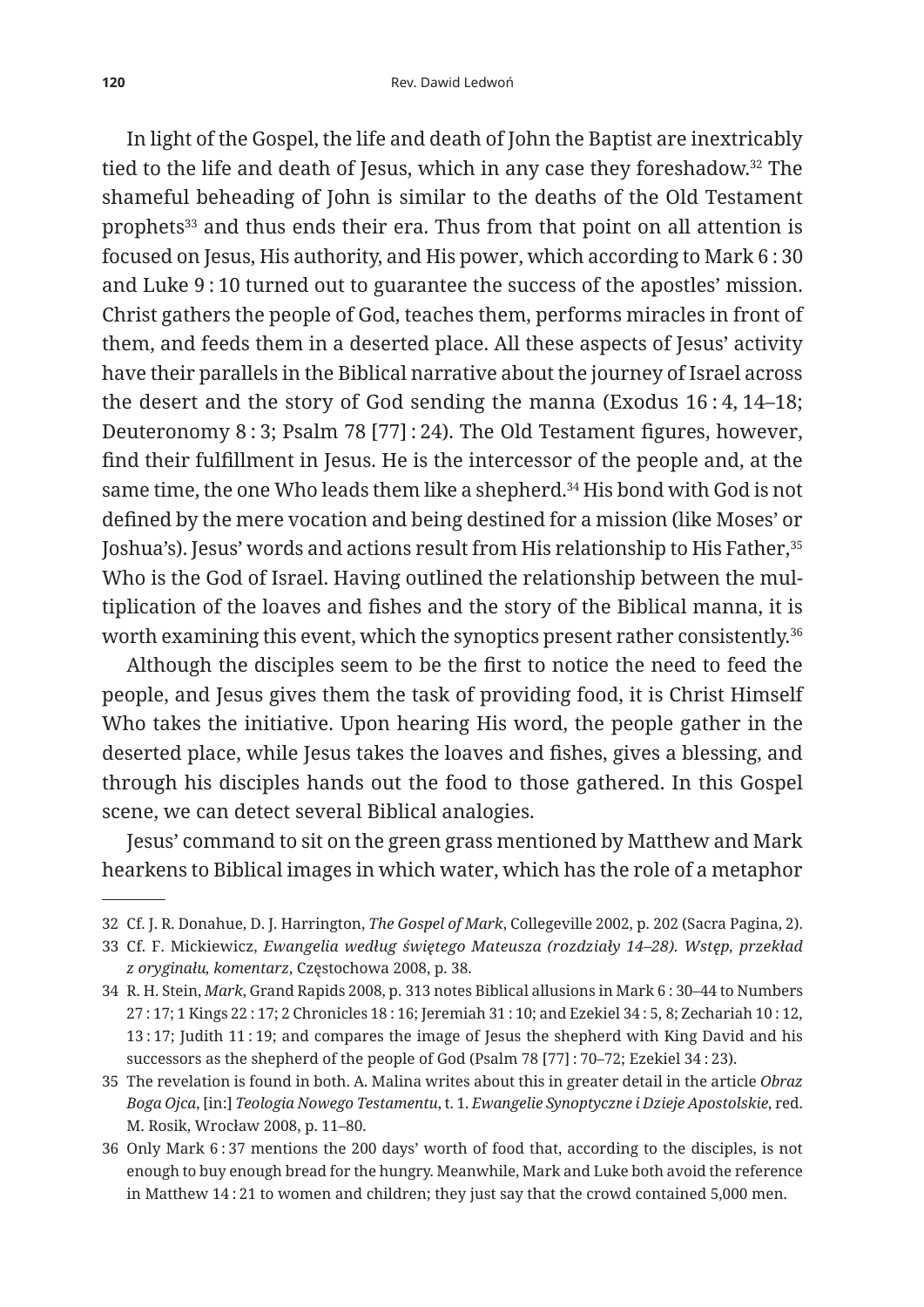for the Word of God, is the factor that brings life to nature and causes it to expand. In Deuteronomy 32 : 1–2, God's speech, which falls on the grass like dew and rain, is addressed to the earth. An allegorical image of Israel as grass (χόρτος) also appears in the part of Deutero-Isaiah's prophecy dealing with Jacob's descendants, who after receiving the Spirit from God will "spring up amid the verdure like poplars beside the flowing waters" (Isaiah 44 : 4).

However, the scene presented by the synoptics is most consistent with Psalms 23 (22): 1–2. The subject of the statement calls God his Lord and shepherd Who allows Him to lie in green pastures and needs him to the waters that are a place of rest. Even if none of the evangelists directly references this psalm, they lead to it by using the motif of green grass. Although the element of the description of nature presented in this narrative suggests springtime and the looming Passover,<sup>37</sup> from an allegorical perspective in Matthew and Mark it can also indirectly refer to water as a metaphor for the Word of God.

Jesus' receiving the loaves and fishes and their subsequent distribution through the apostles is reminiscent of the attitude of Elisha, who, having received twenty barley loaves from the first fruits and fresh grain requested that his servant distribute these gifts among 100 people  $(2 \text{ Kings } 4:42-44).$ <sup>38</sup> In both cases, those gathered ate until they were full and what remained was taken. Unlike the evangelists, who mention twelve baskets of what was left over, the author of 2 Kings does not specify the quantity of what had remained. In the Old Testament text, however, it is clearly said that the overall effect of this event was a perfect fulfillment of God's prophecy. The miracle that has taken place results from God's will. Elisha's role is thus reduced to interceding in the event whose protagonist is Yahweh Himself. Despite these apparent similarities to the life of Elisha, the Gospel narratives are not their continuation,39 and they present an absolute novelty of the multiplication of loaves and fishes. This event supersedes the Biblical figures; it is in reality their

<sup>37</sup> Cf. T. Hergesel, *Jezus cudotwórca*, Katowice 1987, p. 159.

<sup>38</sup> Some exegetes also point out similarities between this event and a miracle performed by the prophet Elijah who while a guest of a widow in Zarephath of Sidon ensured that her stores of olive and flour did not run out (1 Kings 17 : 14–16). Cf. F. Mickiewicz, *Ewangelia według świętego Łukasza (rozdziały 1–11)*…, op. cit., p. 473. It should be noted, however, that this event was of an individual nature, while the miracle performed in Elisha's time pertained to a large group of addressees, which is closer to the event that the synoptics write about in Matthew 14 : 13–21; Mark 6 : 34–44; and Luke 9 : 12–17, as well as in Matthew 15 : 32–39 and Mark 8 : 1–10.

<sup>39</sup> Cf. T. Hergesel, *Jezus cudotwórca*, op. cit., p. 160.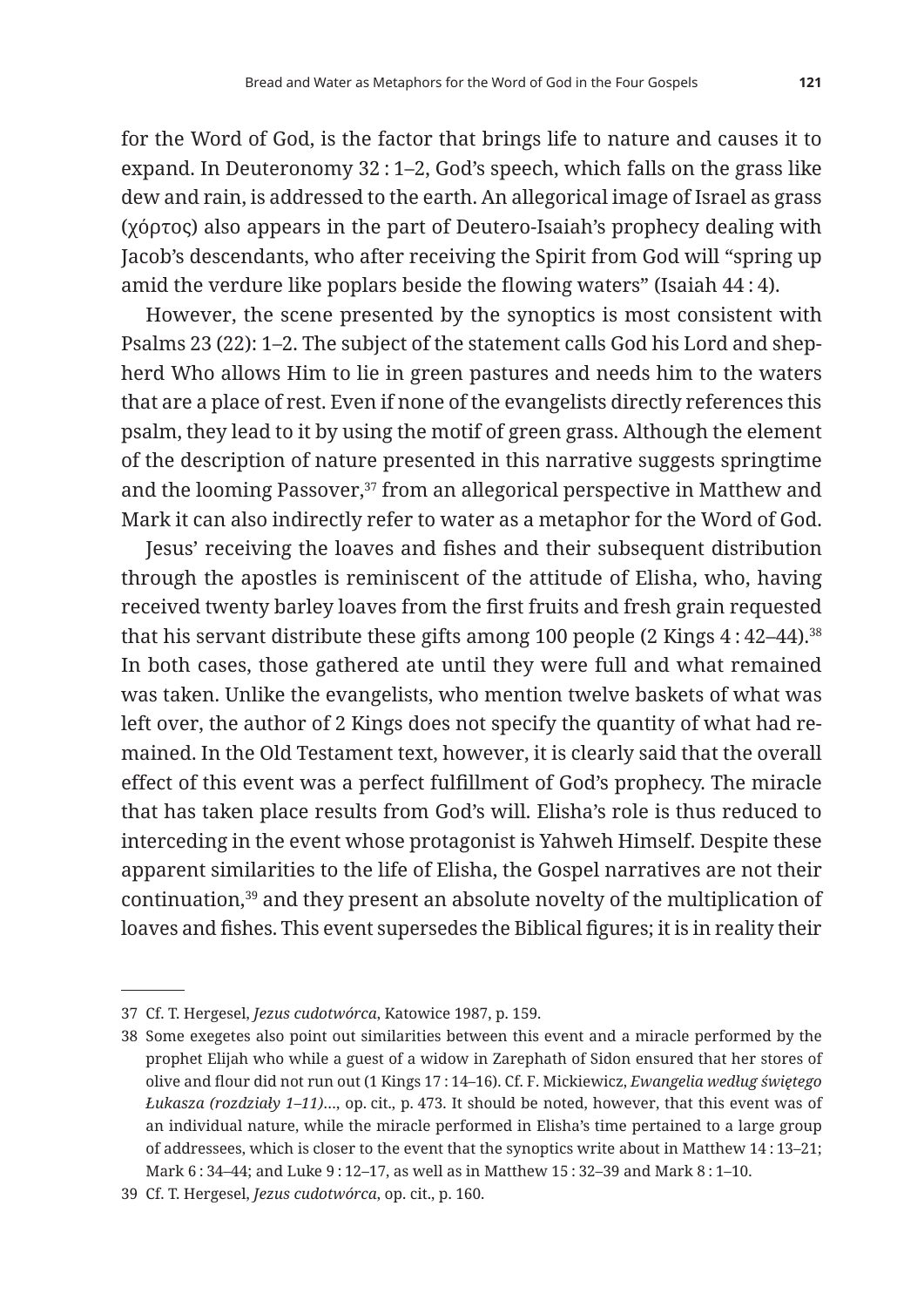antithesis. Jesus gesture of raising His eyes towards heaven and His blessing<sup>40</sup> are clearly indicative of His relationship to God, Who through Christ's words and actions reveals Himself as the Father.

Although this miracle performed by Jesus has traditionally been interpreted as an indication of the new bread that Jesus gave to His disciples during the Last Supper (Matthew 26 : 26; Mark 14 : 22; and Luke  $22$  : 19), $41$  the multiplied bread is also a metaphor for God's word,<sup>42</sup> which in its perfection feeds and satiates the Chosen People. The twelve baskets of left over food mentioned by the evangelists is symbolically significant. The Biblical numerology ties this detail of the narrative to the twelve tribes of Israel as well as the community of Jesus' disciples.43 If that is the case, then the words of Jesus and, simultaneously, God expressed with the help of the metaphor of bread and what was left of it permeates salvation history, generously feeding all the generations. This generosity of God's gift is underlined in Matthew and Mark's Gospels by the account of the second miracle of the multiplication of the loaves with the participation of 4,000 people.

The structure of this story is almost identical in its aforementioned parallel verses. The circumstances preceding it are somewhat different. In a synthetic way, Matthew presents Jesus' healing activity in the Sea of Galilee (Matthew 15 : 29–31), while Mark focuses on just one example: the healing of the deaf mute (Mark 7 : 31–37). Among the sick presented to Jesus, Matthew mentions the lame, the blind, the deformed, and the mute. Thus these are people incapable of moving or of receiving external stimuli and thus cannot fully know the world. In particular the deaf mutes (Mark emphasizes this case) cannot

<sup>40</sup> All the synoptics maintain an identical version of the account of this miracle performed by Jesus: ἀναβλέψας εἰς τὸν οὐρανὸν εὐλόγησεν (Matthew 14 : 19; Mark 6 : 41; and Luke 9 : 16). Apart from the synoptics' narratives about the miraculous multiplication of the loaves and fishes, no similar phrase appears in any part of the Bible.

<sup>41</sup> Cf. A. Paciorek, *Ewangelia według świętego Mateusza (rozdziały 14–28)*…, op. cit., p. 46; A. Y. Collins, *Mark*, Minneapolis 2007, p. 325; F. Mickiewicz, *Ewangelia według świętego Łukasza (rozdziały 1–11)*…, op. cit., p. 473.

<sup>42</sup> A. Paciorek, *Ewangelia według świętego Mateusza (rozdziały 14–28)…*, op. cit., p. 46 interprets the five breads mentioned in the Gospels as symbolizing the five books of the Torah. Meanwhile, he interprets the fish presented to Jesus as representing the remaining books.

<sup>43</sup> Cf. tenże, p. 47. A similar interpretation is in A. Malina, *Ewangelia według świętego Marka. (rozdziały 1, 1–8, 26). Wstęp, przekład z oryginału, komentarz*, Częstochowa 2013, p. 403; D. R. Donahue, D. J. Harrington, *The Gospel of Mark*, op. cit., p. 207. According to R. H. Stein, *Mark*, op. cit., p. 317, the number twelve has no direct or symbolic meaning. According to this author, it can only refer to the number of Jesus' apostles.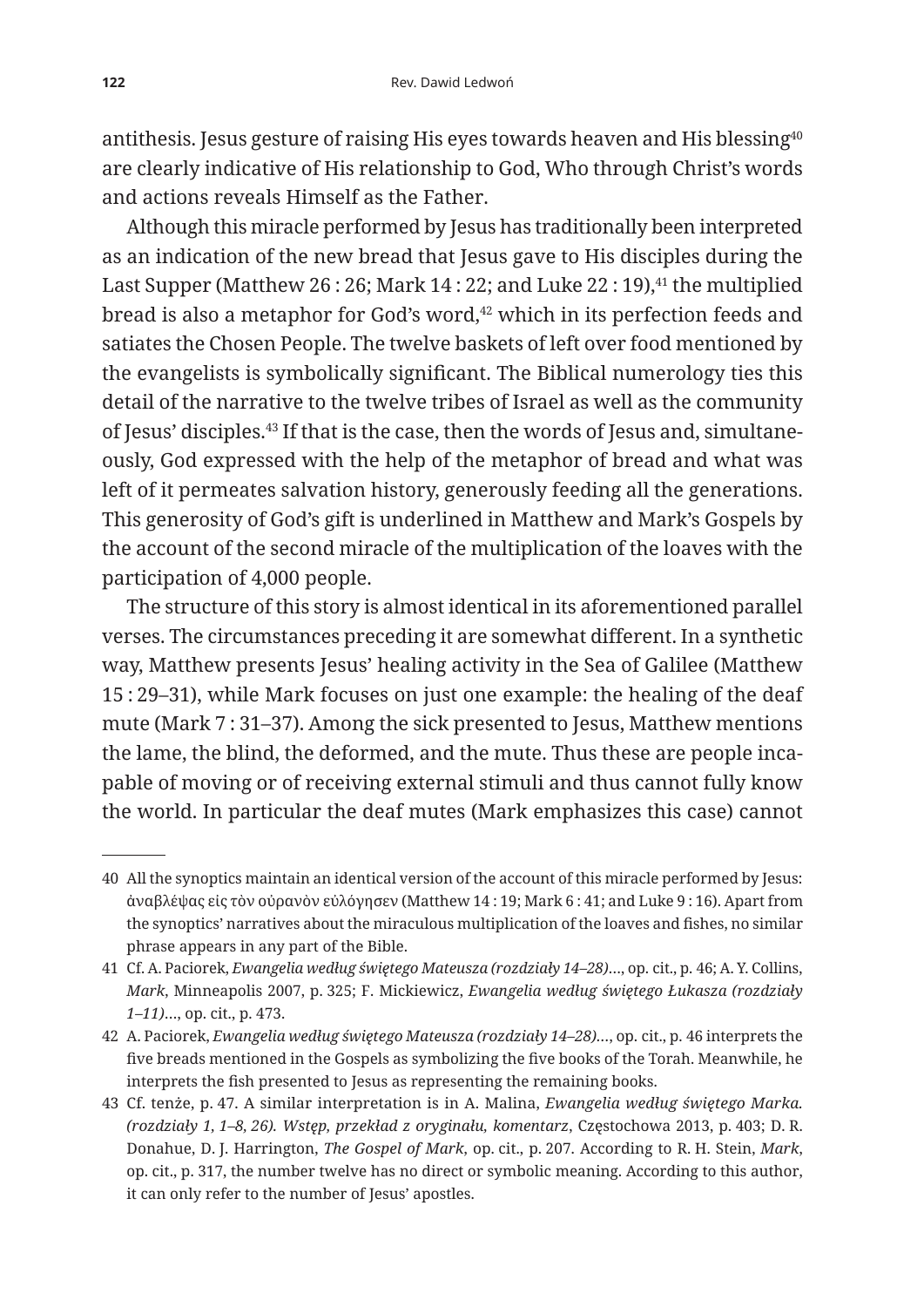receive the Word of God. By healing those who have come to Him, Jesus includes them in the circle of the addressees of the subsequent miracle. Matthew ties the account of this to crowd's glorification of God, using the conjunction "for" in 15 : 32. Meanwhile, in 8 : 1 Mark indicates the chronological proximity of these events with the aid of the phrase: "In those days."

The second scene presenting the feeding of the people in the deserted place does not contain a reference to giving a blessing (εὐλόγησεν) over the loaves and fishes. Meanwhile, Matthew and Mark inform the reader that Jesus "gave thanks" (εὐχαριστήσας; Matthew 15 : 36, Mark 8 : 6). The story of the last supper also speaks of blessing and giving thanks (Matthew 26 : 26–27; Mark 14 : 22–23). Only Luke avoids this; in his narrative about the institution of the Eucharist, he writes that Jesus gave thanks twice over bread and wine (Luke 22 : 17, 19). Unlike the first story of the miraculous multiplication of the loaves, the second one does not contain any reference to Jesus raising His eyes towards heaven. To whom is this thanksgiving addressed to, if not to God? Even when Jesus appears to be the direct cause of a miracle and His disciples merely participate in it, this unique event is the Father's response to the prayer of glorification of His Son Christ.<sup>44</sup> The scale of Jesus' activity is emphasized both by the amount of food the disciples initially possessed and by the number of people whom He fed in the deserted place.

Neither Matthew nor Mark mentions the exact number of fishes. There is only mention of seven loaves and then seven baskets of the fragments of loaves. The number has symbolic significant and expresses the perfection of the Gospel sign that supersedes the Old Testament figures.45 Jesus' command is sufficient for the miracle to take place, and the bread in the story is a metaphor for the word expressed by Christ, which is the real Word of God. Despite the doubts and skepticism of the disciples (Matthew 15 : 33, Mark 8 : 4), it satiates all who persistently follow Jesus and listen to His teachings. They are no longer only Jews, as in the first case, but also pagans. The route of the travels of Jesus, Who enters the deserted place near the Sea of Galilee, crossing

<sup>44</sup> Cf. A. Malina, *Ewangelia według świętego Marka (rozdziały 1, 1–8, 26)*…, op. cit., p. 448.

<sup>45</sup> The exegetes also mention other meanings. R. H. Stein, *Mark*, op. cit., p. 369 and R. H. Gundry, *Mark. A Commentary on His Apology for the Cross*, t. 1. *1–8*, Grand Rapids 2004, p. 396–397 claims that the seven loaves and baskets refer to the seven deacons in Acts 6 : 3; Noah's seven commandments, which were given to the world according to the Jewish tradition; and, finally, to the Seven Nations of Canaan. Meanwhile, the frequent use of the number seven refers to the number of nations of the world or the disciples of the Lord.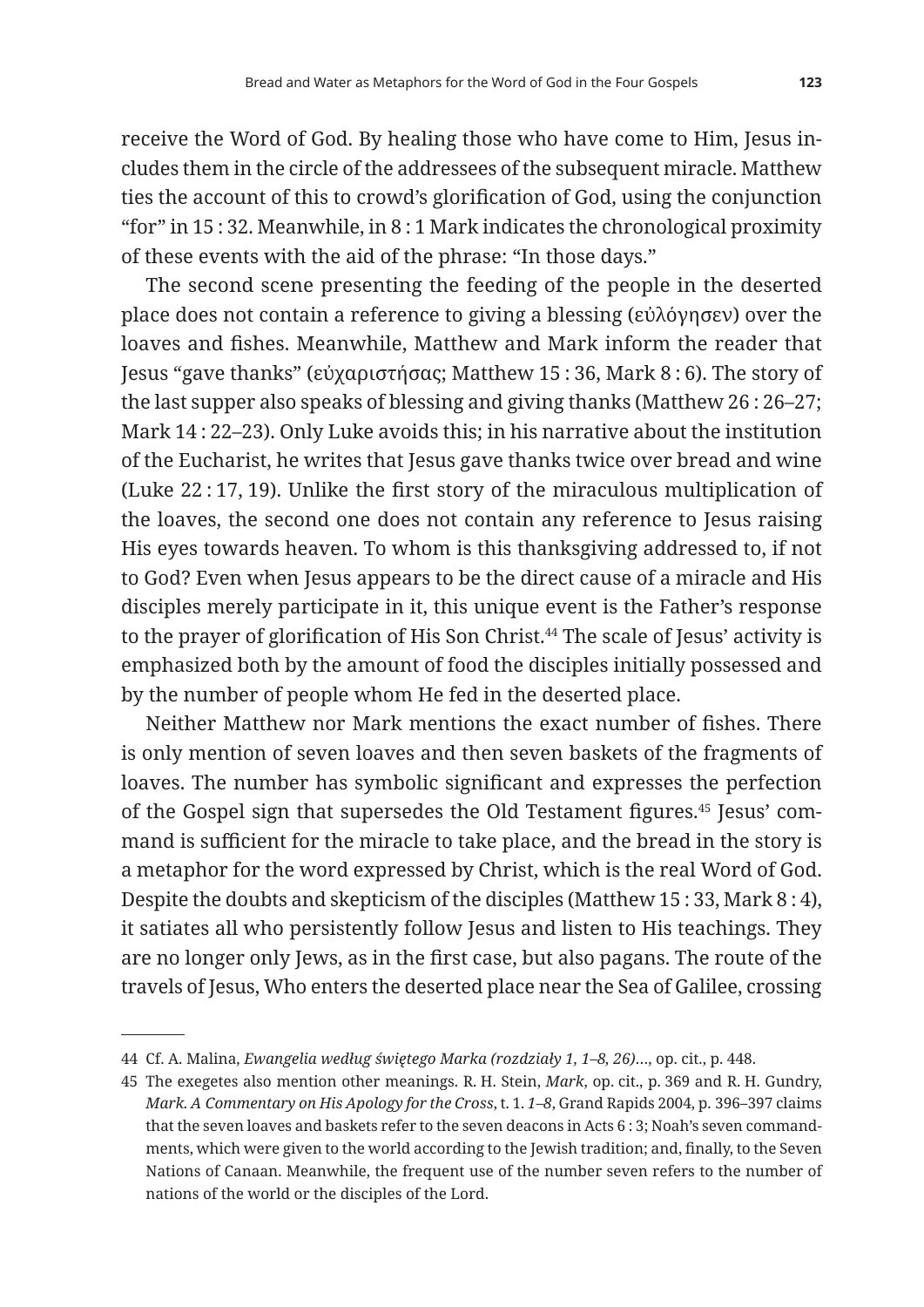the land of Tyre and Sidon as well as Decapolis.<sup>46</sup> Thus Jesus Himself heeds His disciples' attention to the fact that many in the crowd have come to Him from afar (Mark  $8:3$ ).<sup>47</sup> The universalism of His teachings, which is directed not only to the Jews, but also to the pagans, transcends the limits of the Old Testament and shows that God's attention does not focus on just one people and on His covenant with them (see: Deuteronomy 7 : 6; 29 : 11–12). In light of the second narrative about the multiplication of the loaves for 4,000 people,<sup>48</sup> Jesus gives broad access to the Word of God to all who desire it.

## 2.1.3. In Jesus' Conversation with the Pagan Woman (Matthew 15 : 21–28; Mark 7 : 24–30)

An important turning point concerning the addressees' of Jesus' teaching maps out His travel to Tyre and Sidon, both inhabited by pagans.49 This event precedes the account in Matthew 15 : 32–39 and Mark 8 : 1–10 of the feeding of 4,000 people. The common element of the parallel narratives of the multiplication of food and of Jesus' encounter with a pagan woman in Matthew and Mark is the motif of bread, which is a metaphor for the Word of God. Jesus' reaction to the request of the woman who, according to Matthew 15 : 22 is a Canaanite and according to Mark 7 : 26 is a Syro-Phoenician indicates such a function in Matthew 15 : 21–28 and Mark 7 : 24–30. Unlike the laconic presentation of that woman's request in the Gospel according to Mark, Matthew cites everything she says, which includes calling Jesus the Lord and the Son of David (Matthew 15 : 22). Furthermore, there was talk not only of the request to heal the daughter tormented by an evil spirit. The evangelist also describes

<sup>46</sup> Cf. A. Paciorek, *Ewangelia według świętego Mateusza (rozdziały 14–28)*…, op. cit., p. 102; cf. A. Malina, *Ewangelia według świętego Marka (rozdziały 1, 1–8, 26)*…, op. cit., p. 445–446.

<sup>47</sup> In the Gospel according to Matthew, Jesus mentions the road (probably that of return) that those who follow Him must walk across (Matthew 15 : 32). If return to one's home would entail growing weak, this is an indication that those who went after Jesus came from far-flung parts of Palestine.

<sup>48</sup> This is also a number with symbolic significance and could indicate the origins of the people gathered by Jesus from the four corners of the world. Cf. A. Malina, *Ewangelia według świętego Marka (rozdziały 1, 1–8, 26)*…, op. cit., p. 448.

<sup>49</sup> Luke's Gospel contains two references to Tyre and Sidon. The first (in 6 : 17) speaks of the crowds that followed Jesus and gathered at the foot of the mountain in order to listen to Him, also awaiting the healing of the sick. Along with the inhabitants of Judea and Jerusalem, the evangelist also mentions those who come from Tyre and Sidon. They all become the addressees of the speech about the beatitudes. The second time these two cities appear alongside Chorazin and Bethsaida, to which Jesus directs His "woe to you" because they did not convert, even though their inhabitants have seen Jesus' signs (Luke 10 : 13; see: Matthew 11 : 21).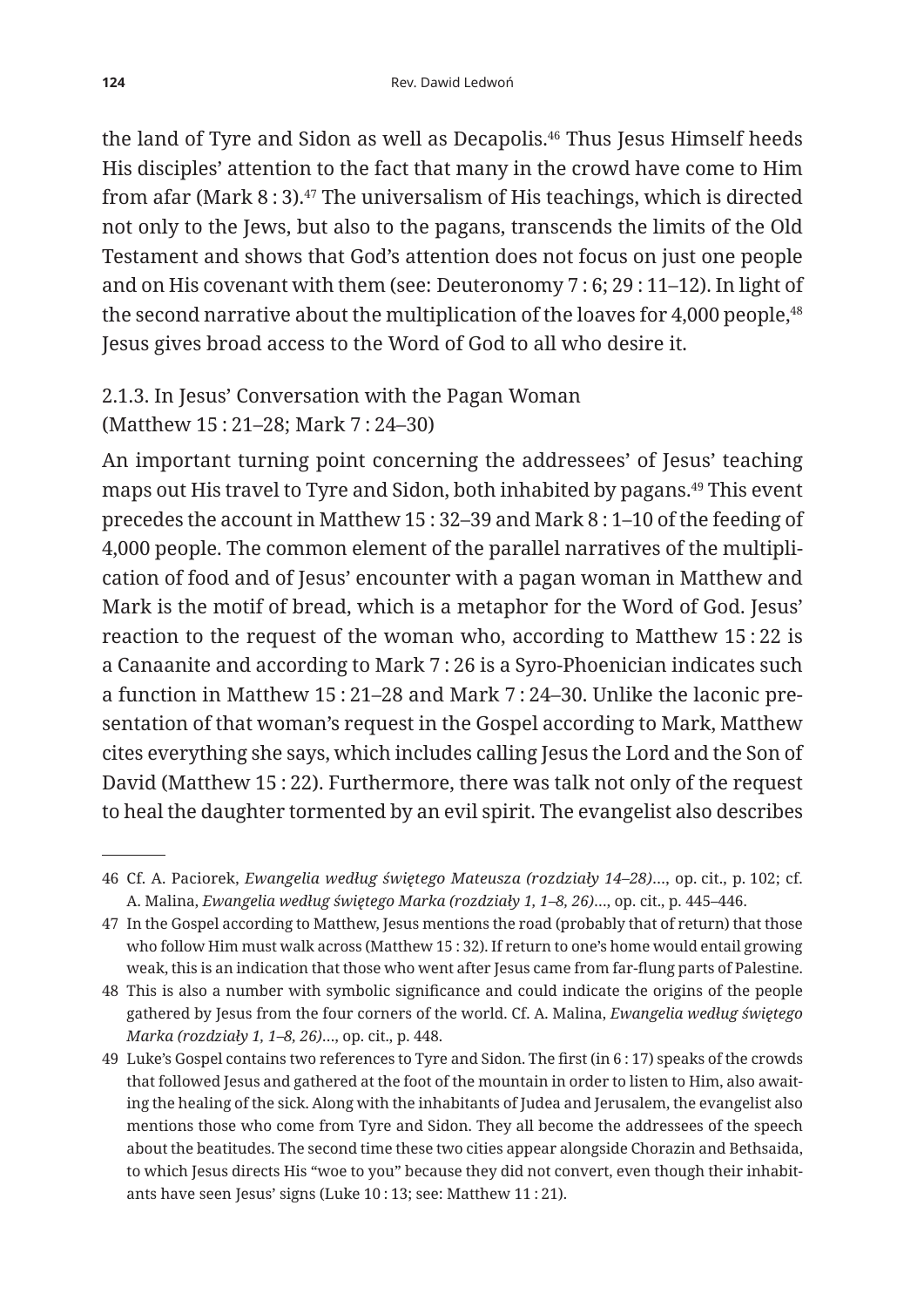the reaction of Jesus, Who did not respond to her in a single word, and to the disciples asking Him to dismiss her (Matthew 15 : 23). Finally, there is Jesus' statement about His being sent only to the lost sheep of Israel (Matthew 15 : 24). Mark completely omits these three themes from his account; instead, he immediately turns to Jesus' statement that the women's children be fed first (Mark 7 : 27). Meanwhile, in the version of this event presented by Matthew, both Christ's silence (His lack of words to the pagan woman) and the logion directed towards His disciples is of great significance.

Bread (ἄρτος) given to children (Matthew 15 : 26, Mark 7 : 27) and the crumbs (ψιχία) from the table that the woman requests, asking for health for her possessed daughter (Matther 15 : 27, Mark 7 : 28), metaphorically corresponds to the mentioned word. In the context of Jesus' words that He was sent to the Chosen People (Matthew 15 : 24) it seems obvious that the children who receive bread are the Israelites and the pagans are the dogs.<sup>50</sup> Meanwhile, the form of the verb ἀπεστάλην present in the text is an example of the use of the *passivum theologicum*, which implies God's activity.

The motif of the table present in in Jesus' conversation with the pagan woman corresponds to the Biblical image of a feast. In Proverbs 9 : 2, 5 the personified Wisdom, which in the New Testament is Jesus, invites guests to the feast. His teaching gives people consolation. In His company, they find respite as the crowds who were twice fed by the multiplied loaves and fishes.<sup>51</sup> The word that Jesus says also brings healing not only to Jews, but also to pagans. Although the bread and crumbs are materially interdependent, they indicate the order of revelation, which initially is directed to the Chosen People and only later to other nations. Thanks to Israel, they become God's "household members," and through Jesus they become the addressees of the good news.52 Christ's appearance near Tyre and Sidon unambiguously confirms this, while in its essence it also refers back to Elijah's visit to the widow in Zarephath of Sidon (1 Kings 17 : 9–24).

Right after her son is healed by the prophet, the woman says: "Now indeed I know that you are a man of God... The word of the Lord comes truly from your mouth" (1 Kings 17:24). Meanwhile, in the case of the Canaanite, according to Matthew, or the Syro-Phoenician woman, as Mark emphasizes,

<sup>50</sup> Cf. D. R. Donahue, D. J. Harrington, *The Gospel of Mark*, op. cit., p. 237.

<sup>51</sup> Cf. Mt 14, 13–21; Mk 6, 34–44; Łk 9, 12–17 oraz Mt 15, 32–39; Mk 8, 1–10.

<sup>52</sup> Cf. A. Paciorek, *Ewangelia według świętego Mateusza (rozdziały 14–28)*…, op. cit., p. 89.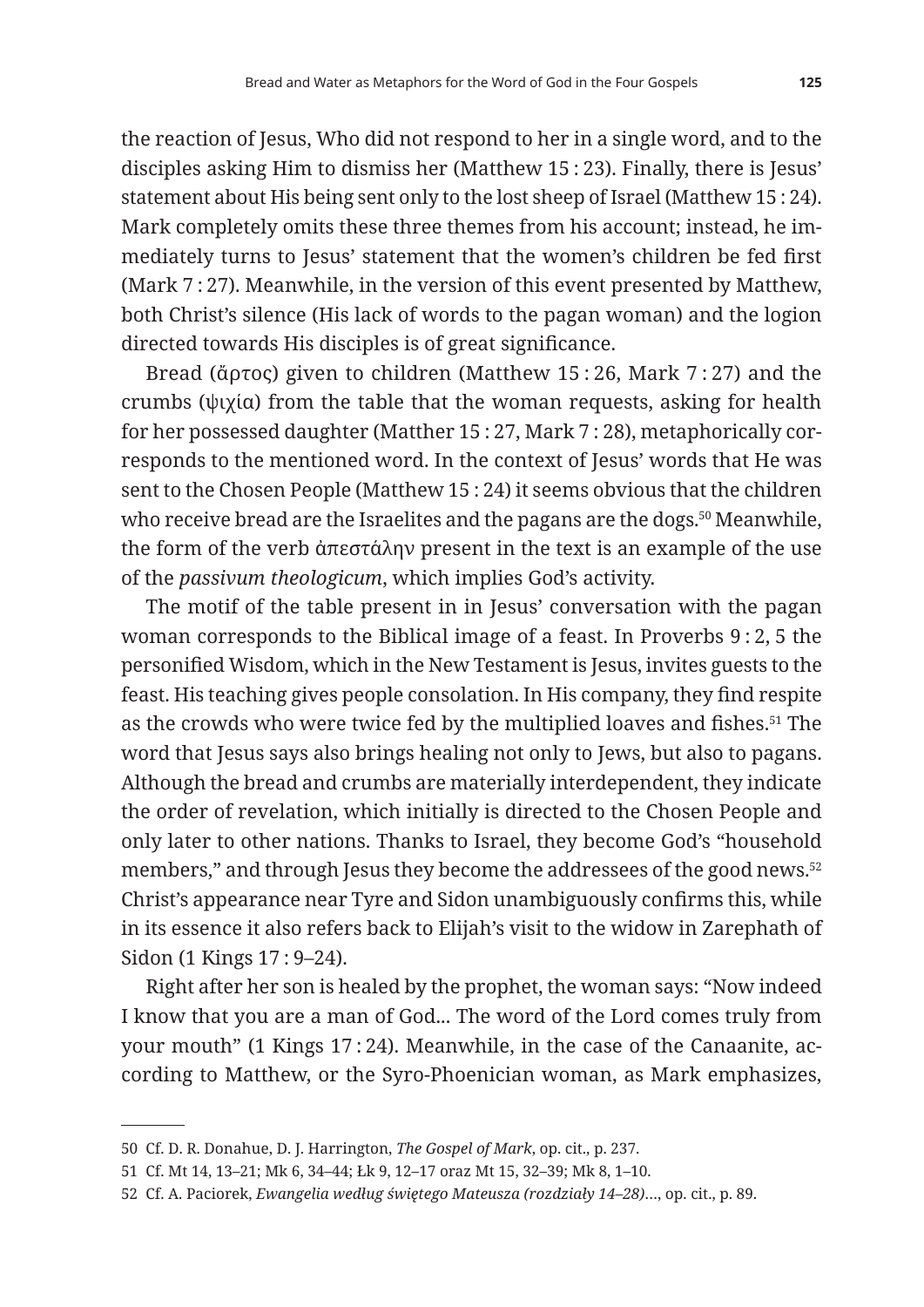the declaration of faith in Jesus' power precedes His activity. The woman's attitude of trust in both parallel pericopes of the synoptics also gains Christ's recognition, albeit not in an identical way. In Matthew 15 : 28, Jesus speaks of the greatness of the faith of the Canaanite woman. Meanwhile, in Mark 6 : 29 He expresses His wish for this to happen according to the faith of the Syro-Phoenician woman. In any case, the comparison between the Old Testament story and the Gospel pericopes shows that Jesus' miracle transcends the Old Testament events that foreshadow it. Through faith in God's Son, the pagan woman's possessed daughter is liberated, making use only of the crumbs of Jesus' teaching, which is the real Word of God.

## 2.2. In the Fourth Gospel

Of the four evangelists, only John presents the teaching on the Word incarnate (John 1 : 14). For this reason, the fourth Gospel also contains the most developed metaphor of water and bread, expressing the function and meaning of the Word of God in the lives of Jesus' disciples. The contents that are of interest to us are found mostly in the account about the wedding in Canaa (John  $2:1-12$ ), in the account of Jesus' stay in Samaria (John  $4:1-42$ ), and in the narratives on the living bread (John 6 : 1–71). They also appear in Jesus' address during the feast (John 7 : 37–44), in the discussion about the exposing of the traitor (John 13 : 21–30), and also in the narratives about Jesus' death (John 19 : 28–30) and in the story of the meal He prepared for His disciples at the Sea of Galilee after His resurrection (John 21 : 9–14). In light of the clear complementarity of the statements present there, the topics of discussion, the literary allusions, and the motifs, these texts can be divided and analyzed according to how the metaphor of bread and water is used in them. The one exception is the account of the wedding in Canaa, which should probably be analyzed separately, focusing on the metaphors of water and wine present in it.

## 2.2.1. Water and Wine (2 : 1–12, 4–46)

John's account of the events in Canaa find no parallels in the synoptics. It is also significantly different from the Greek dramas that formed part of the festival of Dionysius that were well known to them.53 The wedding to which

<sup>53</sup> Cf. S. Mędala, *Ewangelia według świętego Jana (rozdziały 1–12). Wstęp, przekład z oryginału, komentarz*, Częstochowa 2010, p. 351.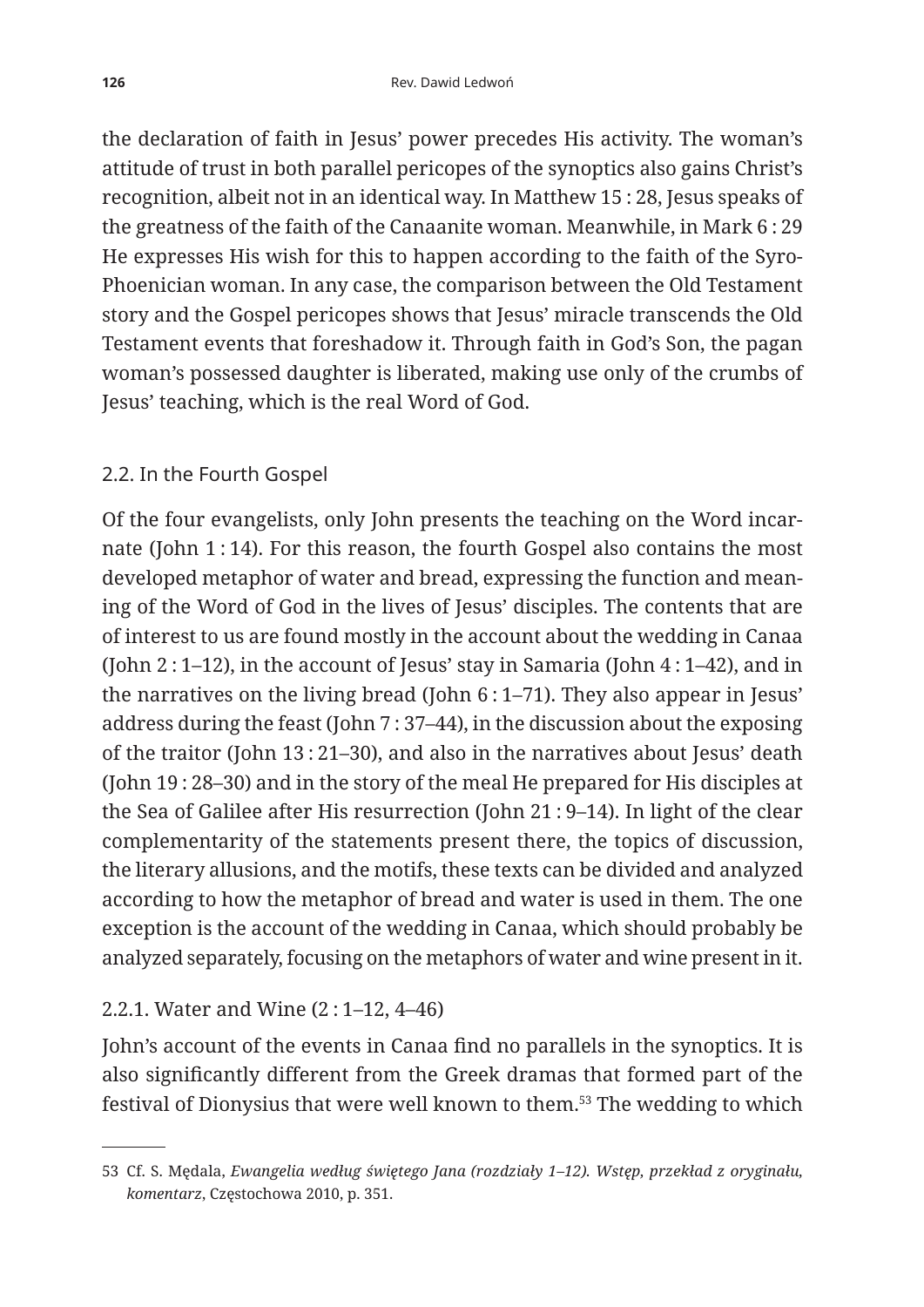Jesus, His Mother, and His disciples were invited refers to the messianic feast present in the Old Testament (Proverbs 9 : 2, 4–5; Isaiah 25 : 6).54 This is indicated by the concurrence of water and wine, which are the material of Jesus' first sign and are related to the Biblical metaphor for the Word of God, in John's account. In addition to those elements that have been mentioned, it is worth scrutinizing the remaining elements of the account of the miracle at the wedding in Canaa in order to see how they are interdependent and dependent on the metaphor mentioned in them.

The first element is the information that wine had run out, which Jesus had received from His Mother. The circumstances of this shortage, which also have Old Testament parallels, not only precede, but also liberate the moment in which the miracle takes place. This can be seen in the example of the previously mentioned story from the life of Moses and the prophets Elijah and his pupil Elisha.55 Their relationship to Jesus, Who was present at the wedding in Canaa, can help us to imagine the second element of the narrative: that of the wedding servers (Διάκονοι) who are present in John 2 : 5, 9. In accordance with Jesus' guidelines, they filled six stone water jars, thus preparing the event whose sole author was Christ. The jars of water that were normally used for ceremonial washings were the third compositional element of the story. Throughout the history of exegesis, there have been various interpretations of this number: the six days of the creation of the world, the six books, the six titles of Christ, and the six allegorical representations of His witnesses (John the Baptist, the anonymous disciple, Andrew, Simon Peter, Philip, and Nathanael of Cana) whose message becomes a word worthy of faith like that said by God.<sup>56</sup> Regardless of the degree of probability, the discussed concepts have a common point of reference. It is the Old Testament that prepares the world for the full revelation in Christ. The fourth element of the narrative is water. If we suppose that it is a metaphor for revelation in the Old Testament, in its miraculous transformation into wine it should be considered to be an absolute novelty in the teaching about God preached by Jesus Christ, the Son of God the Father. The fifth element of the story is the exposition of the miracle. The servers from the Gospel and Jesus' disciples who accompany Him properly interpret it. Only the wedding headwaiter ascribes the preservation of good

<sup>54</sup> Cf. Y. Simoens, *Secondo Giovanni. Una traduzione e un'interpretazione*, trad. M. A. Cozzi, Bologna 2002, p. 223.

<sup>55</sup> Cf. R. E. Brown, *Giovanni*, trad. A. Sorsaja, M. T. Petrozzi, Assisi 2010, p. 127.

<sup>56</sup> Cf. S. Mędala, *Ewangelia według świętego Jana (rozdziały 1–12)*…, op. cit., p. 358–359.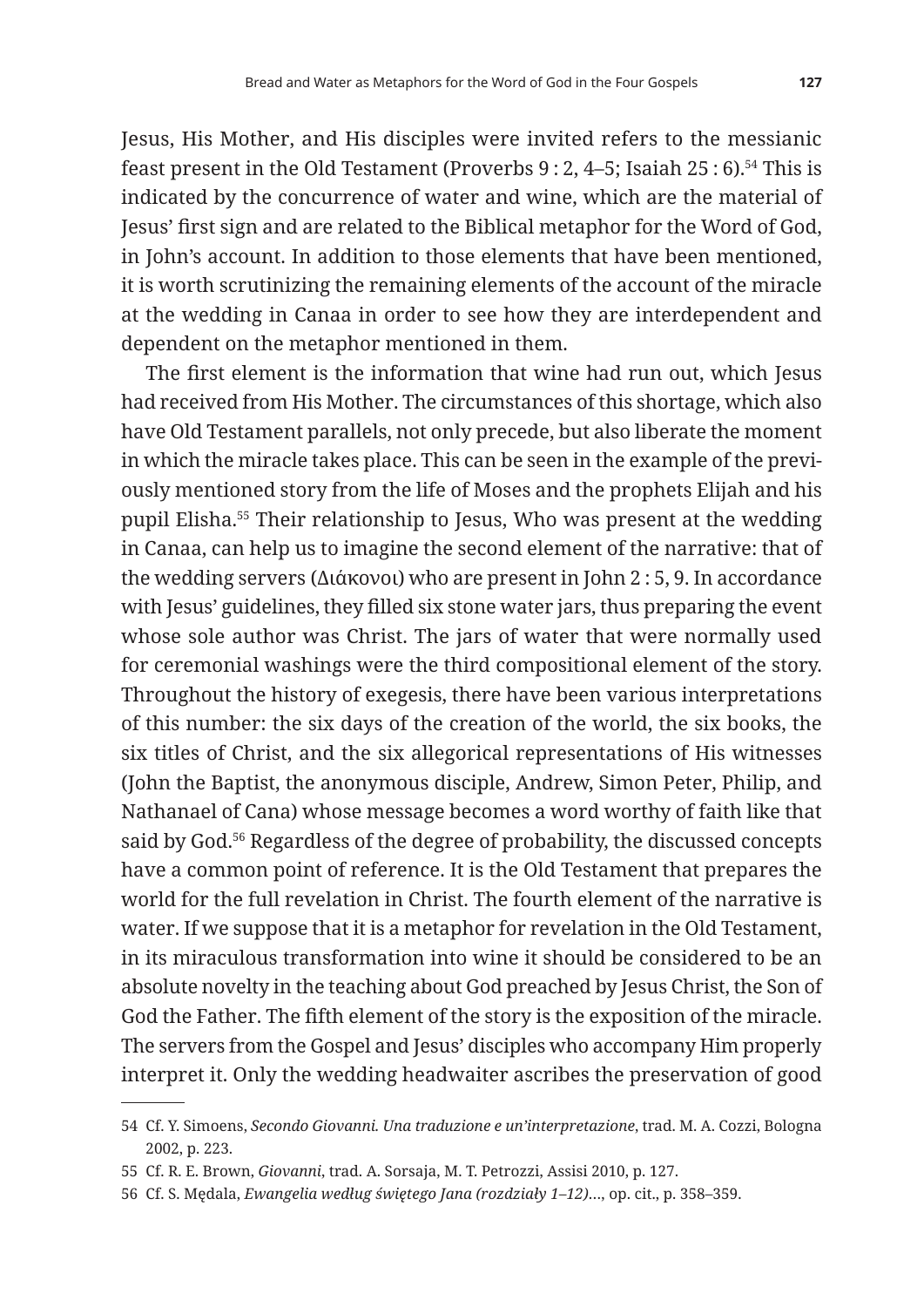wine to the young man, not knowing where it comes from. This information is reminiscent of the value of the Biblical message metaphorically expressed by water. It should become known and, subsequently, completely tied to Jesus, Who is the fulfillment of the Old Testament promises. In Him, salvation history gains an improved quality and the taste of fine wine (John 2 : 10). The disciples' faith is the effect of the miracle (John 2 : 11). This final, sixth element of the composition of the story confirms that Jesus' word is of a divine nature and can remedy human needs and deficiencies.57 This is confirmed by the healing of a royal official in Cana in Galilee, where Jesus returns from Samaria (John 4 : 46–54). Both events include the narrator's mention of water, which Jesus turns into wine (John 4 : 46). The obvious reference to this event indicates its decisive nature and provides a model for Jesus' later activity in which the signs have revelatory value and water plays and important role in it.

#### 2.2.2. Water (4 : 1–26, 7 : 37–44, 19 : 28–30, 34)

The most references to water can be found in the story of Jesus' encounter with the Samaritan woman (4 : 1–26). The term ὕδωρ appears there eight times (4 : 7, 10, 11, 13, 14 [three times]), 15), but the symbol of water is evoked by several verbs: to drink (πίνω), to desire (διψάω), to draw (ἀντλέω), and to sputter (ἄλλομαι)<sup>58</sup> as well as the nouns: bucket (ἄντλημα), well (φρέαρ), and source (πηγή). The narrator identifies with a large degree of precision the place (Sychar, which is near the field that Jacob bought for Joseph; Jacob's field) and time (around six) of the event  $(4:3-6)$  whose key part is Jesus' dialogue with the woman (4 : 7–26).

The Biblical background of the scene presented by John is the mission of the servant Abraham looking for a wife for Isaac (Genesis 24 : 1–65), Jacob's meeting with Rachel (Genesis 29 : 1–14), and the story of Moses related to the journey to the land of Midian and his encounter with the daughters of Reuel (Exodus 2 : 15–22).59 All these stories, which are related to the source of water (the well), end with the main protagonists getting married: Isaac with Rebecca,

<sup>57</sup> Cf. ibidem, p. 365.

<sup>58</sup> The verb used in this meaning in the New Testament appears only in John 4 : 14. Furthermore the author of the Acts of the Apostles uses it to describe the reaction of the cripple whom Peter healed at the gate of the temple called Beautiful in Jerusalem (3 : 8) and when he writes of the healing of a lame man by Paul (14 : 10). Each time, there is talk of the newly healed quickly getting on their feet.

<sup>59</sup> Cf. S. Mędala, *Ewangelia według świętego Jana (rozdziały 1–12)*…, op. cit., p. 450.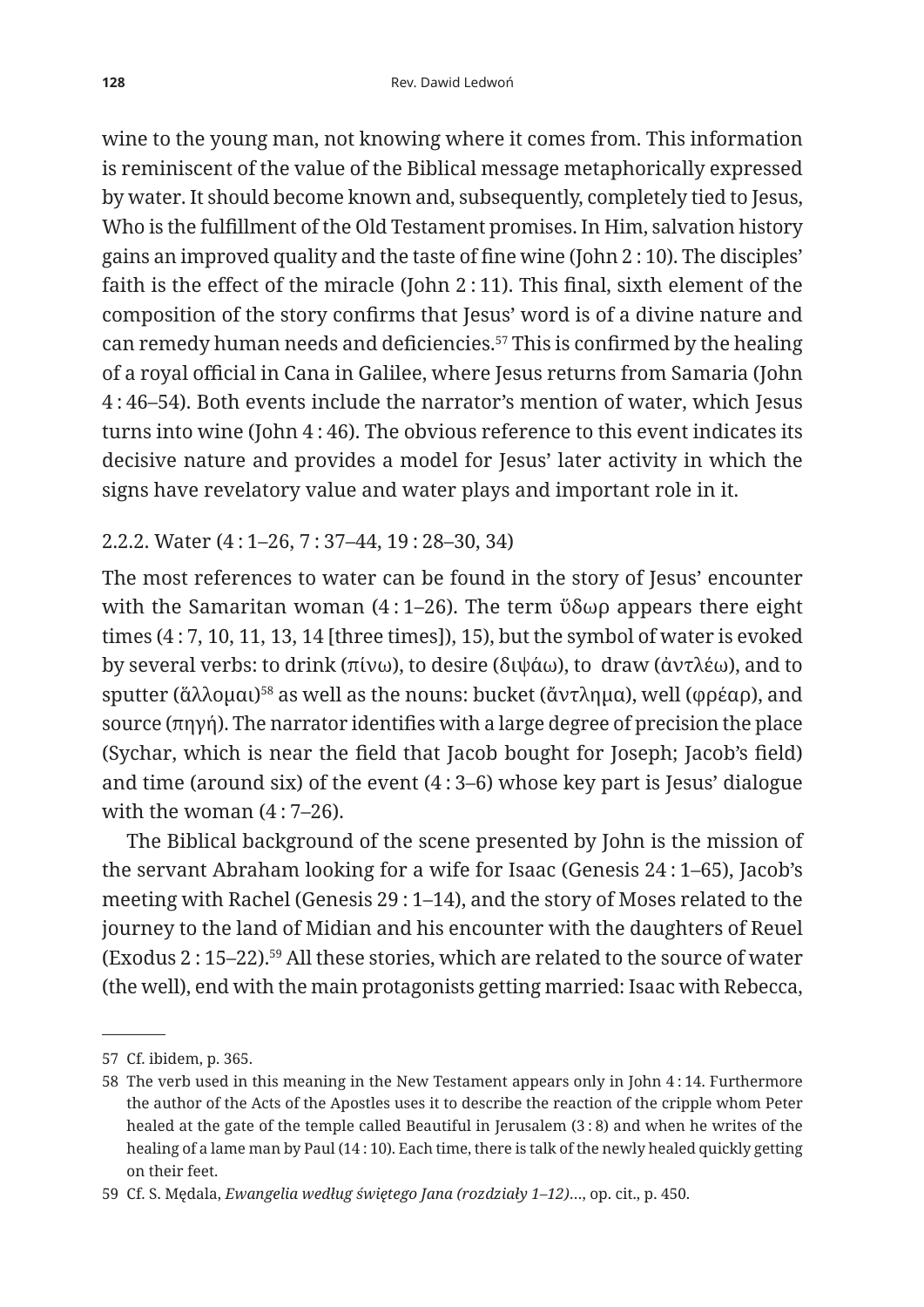Jacob with Rachel and Leah, and also Moses with Zipporah. Only the story of the Samaritan woman who at noon went to Jacob's well to fetch water ends differently. Such a situation in the life of that woman is different from those of the aforementioned women. Jesus briefly presents her characteristics, showing that the Samaritan woman had five husbands and the one she was with and the one she was with at the moment was not her husband (4 : 17–18). The life of the woman who came to the well in Sichar thus is reminiscent of the story of an unfaithful wife chasing after lovers (a personification of the pagan Baal) that give her bread and water, cotton, olive, and drink (Hosea 2 : 7),60 even though God gave her all she wanted (Hosea 2 : 10).

However, the conversation with the woman above all exposes the truth about Jesus, Whose physical thirst should also be interpreted on a spiritual level. There is a great disparity $61$  between the two wells – the one in Sichar and the one beating inside Jesus – which is illustrated by the depth of the well described by the woman. This is not the only difference. The basic difference is related to the water itself and its benefactor. The water from Jacob's well only temporarily quenches physical thirst. Meanwhile, the one that Jesus offers makes one no longer thirst for anything (John 4 : 14). Water, which is the main motif of the first part of Jesus' conversation with the Samaritan woman, is clearly tied to eternal life, corresponding to the Biblical metaphor of the Word of God, which is pure wisdom (Proverbs 13 : 14, 18 : 4).62 In Jesus it brings the fullness of revelation and is accompanied by refreshing, inspiring activity of the Holy Spirit that causes one to act. This one becomes a fertile source sputtering towards eternal life.<sup>63</sup> Like water, which is a metaphor for the Law, increases thirst for God, the water of the Gospel, filled with the Holy Spirit, and an encounter with Jesus can completely quench that thirst.

The true Bridegroom of the woman who went to the well to fetch water is God encountered in Christ and revealed by Him to the world as the father. Discovering the truth about the Messiah (John 4 : 25–26), the Samaritan woman becomes a witness to faith in Him (John 4 : 28–29), leading others to an encounter with the Savior (4 : 39–42). The fact that thanks to her many inhabitants

<sup>60</sup> Cf. ibidem, p. 450–451.

<sup>61</sup> Cf. X. Léon-Dufour, *Lettura dell'Evangelo secondo Giovanni*, trad. A. Girlanda, F. Moscatelli, Cinisello Balsamo 2007, p. 313.

<sup>62</sup> Water is also presented as a metaphor for the Law in such Samaritan texts as *Memar Marqah*. Cf. X. Léon-Dufour, *Lettura dell'Evangelo secondo Giovanni*, op. cit., p. 316.

<sup>63</sup> Cf. R. Fabris, *Giovanni*, Roma 2003, p. 250.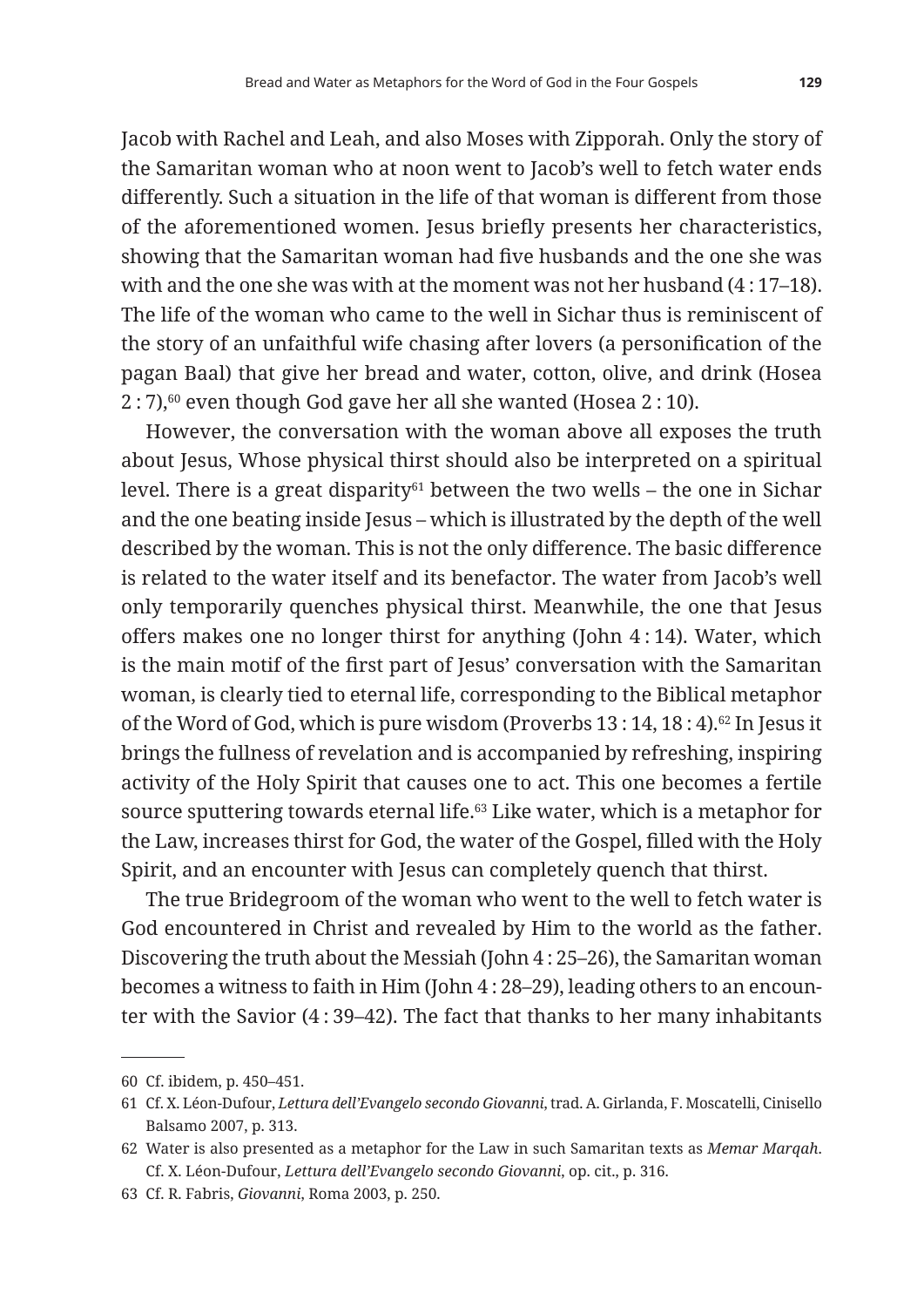of Sichar believed in Jesus is evidence of the power and effectiveness of His words as well as of the realization of prophetic promises of the coming of the messianic times and an image of widespread worship of the Father in the Spirit and in truth foretold by Him (John 4 : 23–24). The Samaritan woman's reaction responds to Isaiah's assurance that "the earth shall be filled with knowledge of the Lord, as water covers the sea" (Isaiah 11 : 9; see: Ezekiel 39 : 29; Joel 3 : 1–2), which confirms the realization of Jesus' works, which are consistent with the will of the Father (John  $4:34$ ).<sup>64</sup> Its fulfillment becomes food for Jesus. Concern for this food is also the task of the disciples who are symbolized as reapers (John 4 : 36) making use of the toil of the sowers, or the prophets, but above all Jesus Himself (John 4 : 37–38). He is also the source of living water, which flows from His interior, which He speaks of clearly during His stay in the Jerusalem Temple during the feast (7 : 37–44).

The excerpt from the Scripture quoted by Jesus is in essence a paraphrasing of several prophecies referring to Him (Isaiah 12 : 3, 49 : 10; Ezekiel 47 : 1–12; Joel 4 : 18; Zechariah 14 : 8; Proverbs 18 : 4; Song of Songs 4 : 15; Sirach 24 : 30– 31). Furthermore, the motif of water flowing from Christ's interior is a clear allusion to the one that Moses, implored by God, tapped from a rock for the thirsty Chosen People in the desert (Exodus 17 : 1–7; Numbers: 20 : 1–11). The evangelist's comment on Jesus' statement leaves no doubt that the gift of water mentioned in it is a metaphor for the foretold Holy Spirit (John 7 : 39). However, we should also recall that the one giving the Holy Spirit is the Word incarnate (John 1 : 1, 14), which, according to John's prologue, "pitched his tent" (ἐσκήνωσεν ἐν ἡμῖν), thus desiring the salvation of every person. It is also completely in accordance with the Father's will (John 6 : 39–40). A firm resolution to fulfill this will is best expressed by the dying Jesus, when in John 19 : 28 He says: "I thirst" (διψῶ). This feeling cannot dull people, especially soldiers standing by the Cross who give Jesus vinegar (John 19 : 29–30). However, it can be quenched by completing the work entrusted by the Father. It consists of fulfilling His will and Jesus' sacrificing His life and body for the life of the world (John  $6:51$ ,  $10:11$ ,  $15$ ). The effectiveness of this gift is confirmed by blood and water flowing from Christ's side (John 19 : 34), confirmed additionally by one other eyewitness (John 19 : 35) and the Scriptures (John 19 : 36–37; see: Exodus 12 : 10, 46; Numbers 9 : 12; Psalm 34 [33], 21; Zechariah 12 : 10).

<sup>64</sup> G. Sloyan, *Giovanni*, trad. F. Ronchi, Torino 2008, p. 83 sees the paradigm of conversion in the Samaritans' attitude.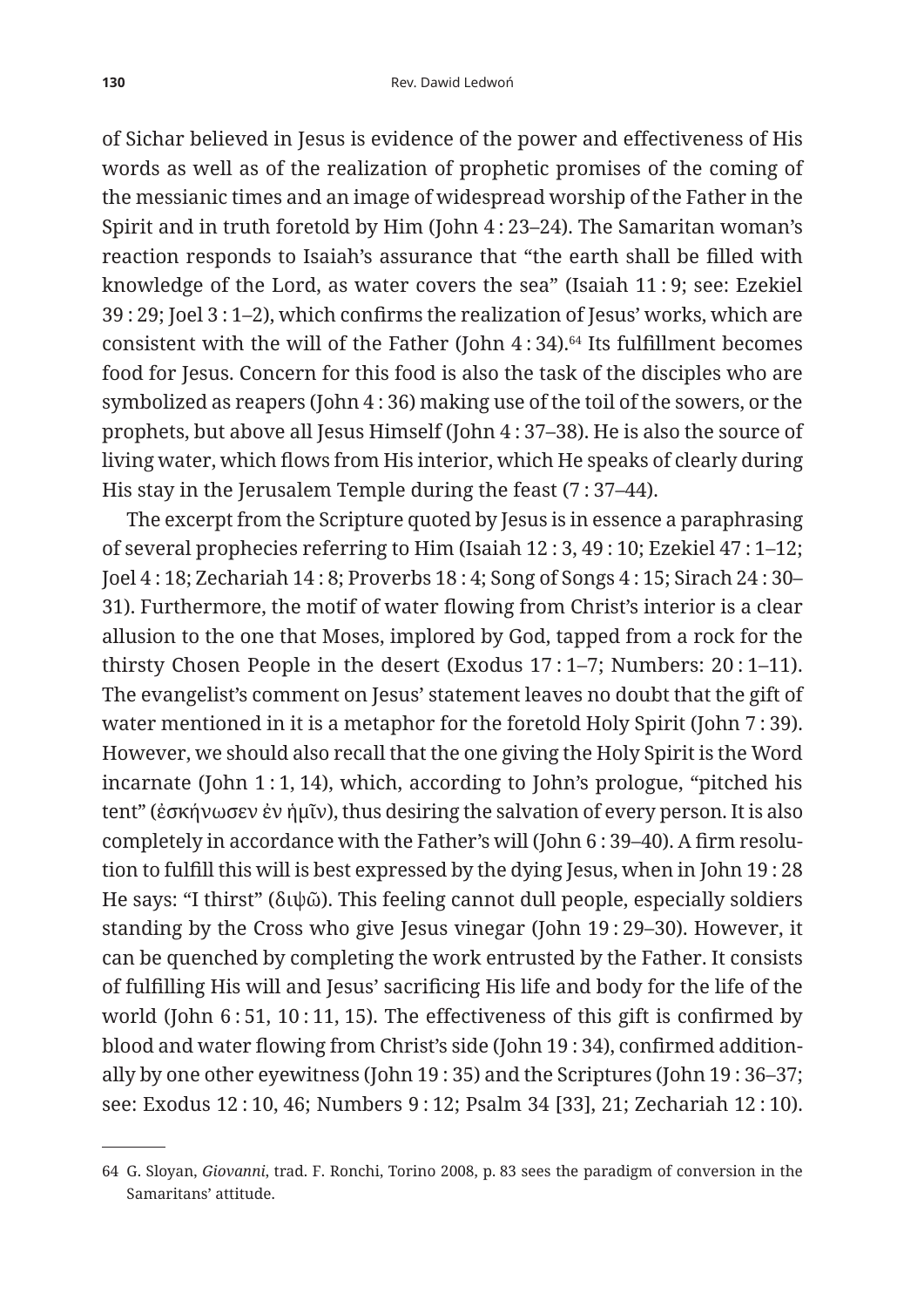God's speech – His word – contained within it is metaphorically expressed not only by water, which contains in it the power of the Spirit and fills those who believe in Christ. Accounts of the events at Golgotha above all present Jesus – the Word incarnate – nailed to the Cross and allow us to understand the meaning of the metaphor of the bread of life that descended from heaven (John 6 : 33, 51).

#### 2.2.3. Bread (John 6 : 1–71, 21 : 9–14)

Of the twenty-four mentions of bread in the fourth Gospel, twenty-one<sup>65</sup> appear in the account of the miraculous feeding of 5,000 people (John 6 : 1–13). The structure of the account of this event in John's Gospel is similar to the first account by the synoptics (Matthew 14 : 13–21; Mark 6 : 34–44; Luke 9 : 12–17). Meanwhile, the circumstances directly preceding the miracle in the fourth Gospel correspond to the account of the second multiplication of the loaves in Matthew 15 : 32–39 and in Mark 8 : 1–10 and in one account present in Luke 9 · 12-17 66

John is the only evangelist who writes that Jesus was the first to note the needs of the gathered crowd and to provoke the reaction of His disciples searching for a solution to this difficult situation. However, in the entire account in John Jesus takes the initiative. It is He who gives His disciples the command to ask those gathered to sit on the grass (John 6 : 10; see: Matthew 14 : 19; 15 : 35; Mark 6 : 39, 8 : 6; Luke 9 : 14).67 He Himself also gives out loaves and fishes, giving thanks first (John 6 : 11; see: Matthew 15 : 36; Mark 8 : 6). As in the parallel accounts by the synoptics, this gesture indicates God as the protagonist in salvation history Who is concerned for Israel to the same degree as during their sojourn through the desert (Exodus 16 : 32, 35; Numbers 11 : 7–9; Deuteronomy 4 : 44–11 : 32, 8 : 3) when He cares for the people surrounding Jesus in the deserted place.

Jesus' sign contains a clear allusion to the events and protagonists of the Book of Exodus and thus to Moses as the intercessor between God and the

<sup>65</sup> See: John 6 : 5, 7, 9, 11, 13, 23, 26, 31, 32 [two times]), 33, 34, 35, 41, 48, 50, 51 [three times]), and 58 [two times]). Meanwhile, in John 13 : 18 there is talk of a piece of bread that Jesus dipped in the bowl and gave to Judas. The next two mentions of bread appear in the account of the miraculous catch and the meal prepared by the Resurrected for His disciples (John 21 : 9, 13).

<sup>66</sup> Like John, the synoptics write about Jesus' healing: Matthew 15 : 29–31; Mark 7 : 31–37; Luke 9 : 10–11; and John 6 : 1–3.

<sup>67</sup> The third evangelist does not mention grass in the place where those gathered sat. Instead, he writes that they sat in groups of approximately fifty people.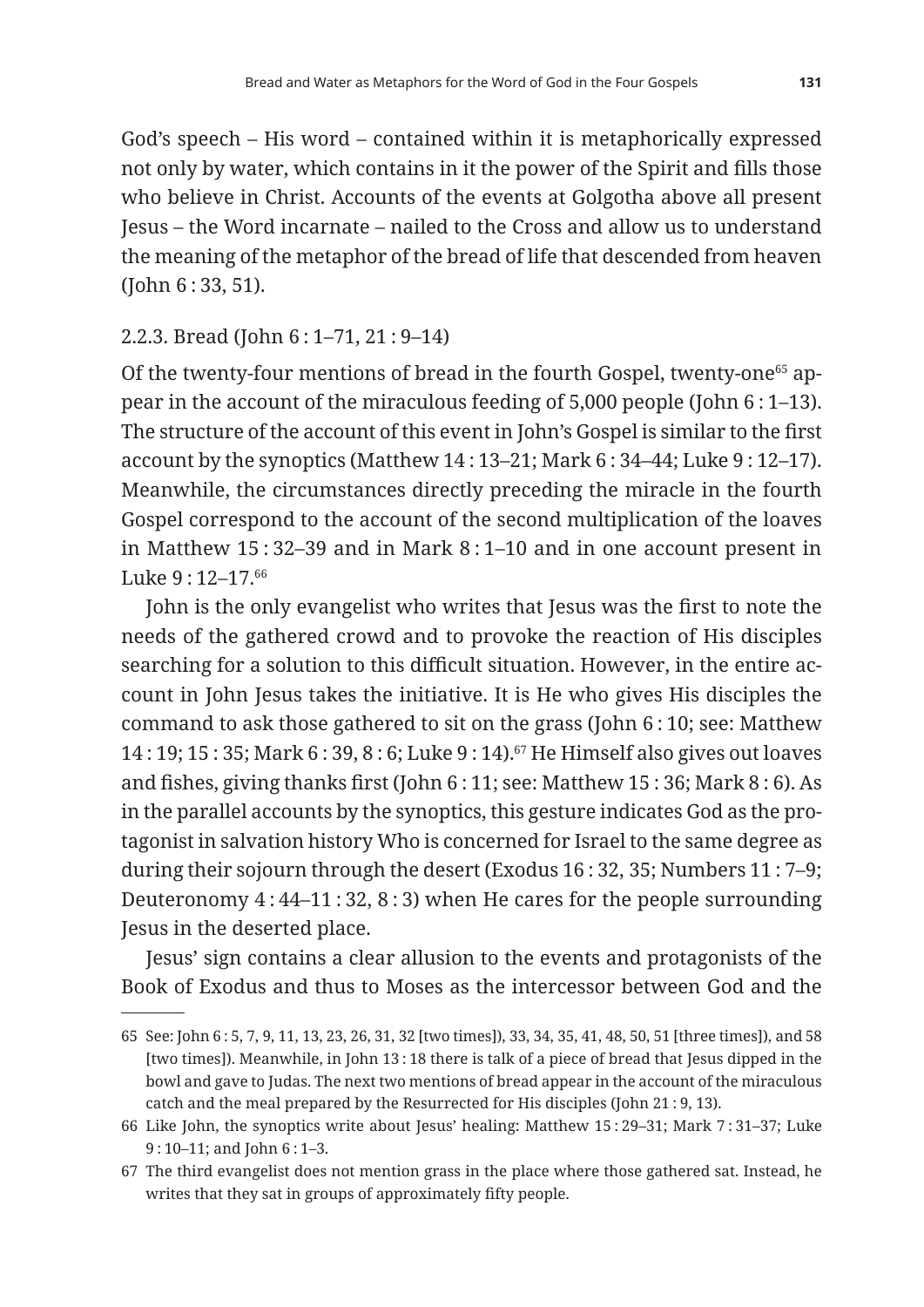people, sent by God and instructing the people68 and finally to the manna and Word of God as the basis for human existence. Also crucial is the evangelist's mention of the fact that all received as much food as they wanted. The Biblical manna that the sign of the multiplication of loaves and fishes alludes to met the individual needs of each of the Israelites (Exodus 16 : 4). Keeping in mind the numerous implications and polemics with Judaism that appear throughout the fourth Gospel, the interpretation that the event mentioned by John is a reference to synagogue liturgy seems appropriate.

The five breads could express the Torah, while the two fishes could be a reference to the collected Wisdom Books and Prophetic Books that by explaining the Law allow us to understand it.<sup>69</sup> Jesus' instruction for His disciples to gather the fragments that were left over (John 6 : 12) indicates the necessity that they preserve the gift they have received and be concerned for the words of Christ, of which the left over fragments of bread symbolize. The symbolic number of baskets (twelve) confirms the plentitude of the sign, but above all it emphasizes its perfection, thus foreshadowing another bread: the Eucharist, which ensures eternal life.

The conventional interpretation of the loaves multiplied by Jesus as a metaphor for the Truth<sup>70</sup> does not exhaust the topic introduced by John in the sixth chapter of his Gospel. The mere theology of the Word incarnate contained in the prologue designates a model of interpretation different from the metaphor for God's teaching that appears in the Old Testament. Jesus' lengthy speech on the Eucharist contains a statement that suggest that the real bread that descends from heaven is only the Word of God – metaphorically expressed with the aid of manna – but sent by the Father's Son (6 : 33, 35, 45) and His body, which is the food that brings eternal life (6 : 51–59). He who eats of it will never hunger again (6 : 35; see: Sirach 24 : 21).

The radicalism of Jesus' statements causes a growing number of listeners and imitators to turn their backs on Him. "As a result of this," John writes, "many (of) his disciples returned to their former way of life and no longer accompanied him" (John 6 : 66). Those who remained believed and through Peter's words confessed: "Master, to whom shall we go? You have the words of eternal life. We have come to believe and are convinced that you are the

<sup>68</sup> Cf. S. Hylen, *Allusion and Meaning in John 6*, Berlin 2005, p. 124–125

<sup>69</sup> S. Mędala, *Ewangelia według świętego Jana (rozdziały 1–12)*…, op. cit., p. 551.

<sup>70</sup> Cf. S. Hylen, *Allusion and Meaning in John 6*, op. cit., p. 162.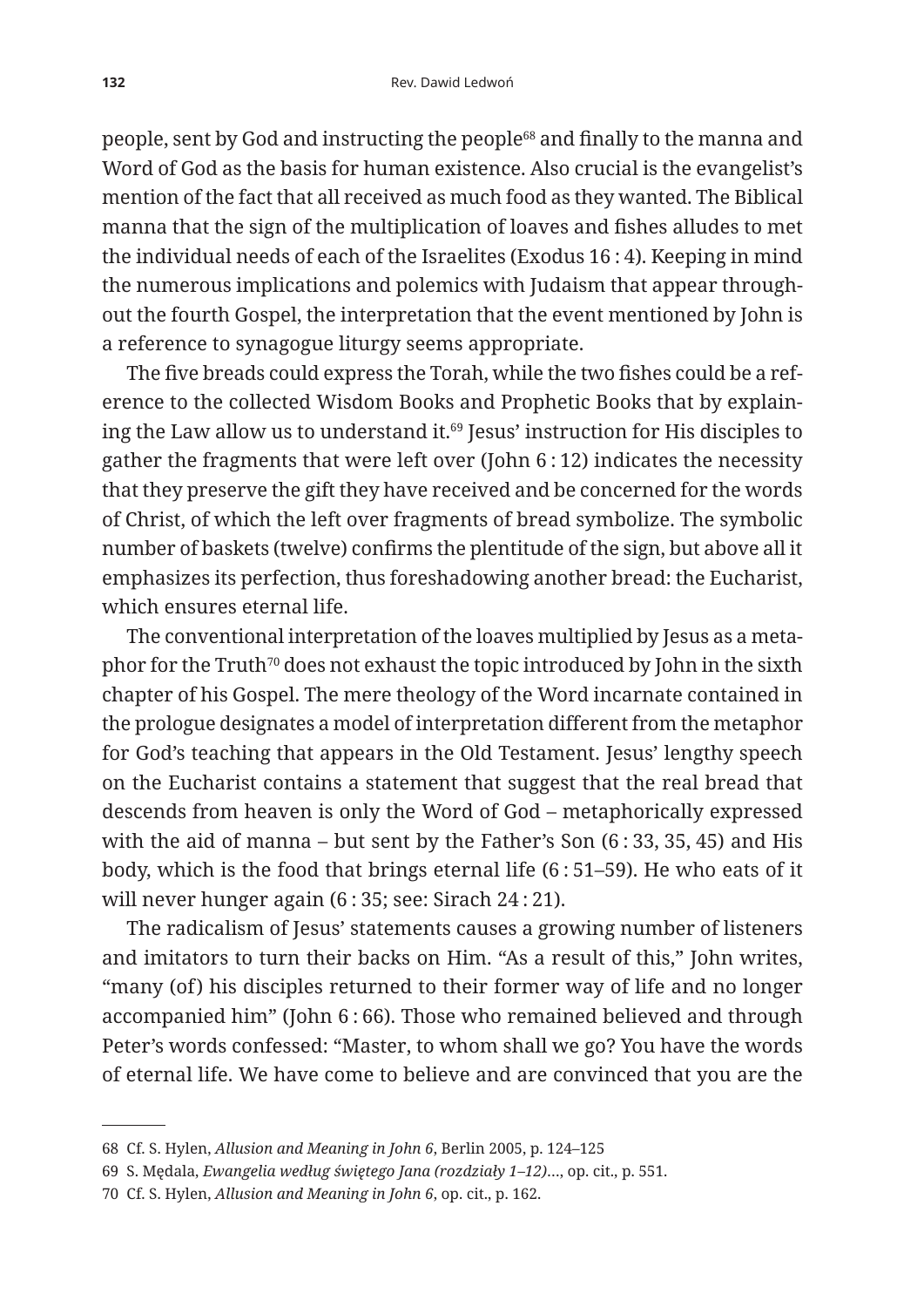Holy One of God" (John 6 : 68–69) However, Jesus' bitter words that one of the twelve He had chosen is a devil (John 6 : 7) puts this conviction into question. The scene from the last supper when Jesus gives Judas a piece of bread that had been dipped in the bowl shows the effects of the rejection of the previously accepted Word of God, which persists uninterruptedly in every word of the Son of God. The consequence of this is Satan's entry into Judas (John 13 : 27) and, subsequently, Judas' departure from the circle of the community that had gathered around Jesus (John 13 : 30), which was the light of the world (John 1 : 4, 8 : 12, 9 : 5).

The last place in the Gospel according to John where there is a reference to bread is the account of the meal that Jesus prepared for His seven disciples<sup>71</sup> at the Sea of Galilee after His resurrection (John 21 : 9–14). After the miraculous catch, they are invited to come closer to the place where Jesus was waiting in order to be able to feed on the bread and fish prepared by Him (John 21 : 12) that He previously placed on the fire (John 21 : 9).

Like in the scene depicting the feeding of 5,000 people, in this instance Jesus also gives food. The group of seven disciples is symbolically significant and is an image of the complete community of those who believe in the Son of God and have received all the gifts of the Resurrected and bear great fruit (John 20 : 21–23).72 The miraculous catch once more confirms the effectiveness of Jesus' Word to His disciples, the Word that they will preach to the world under the leadership of Peter. The net filled with fish that Simon Peter stretches out on the bank after being instructed by Jesus appears to be an image of the fruits of preaching the words of eternal life (John 6 : 68). They are expressed by the bread and fish that the resurrected Jesus gives to His disciples (John 21 : 13). This scene also instructs who the community of believers in Christ should feed on the Word of God, interpreting the Old Testament in light of the Gospel (John 20 : 31). Its center is the comforting and hopeful message about God the Father Whose Son was sent to the world, died and was resurrected so that we could all have eternal life through Him and in Him.

<sup>71</sup> John mentions only Simon Peter, Thomas called Didymus, Nathanael from Cana in Galilee, Zebedee's sons, and two others of Jesus' disciples whose names are not mentioned (John 21:2).

<sup>72</sup> Cf. S. M. Schneiders, *John 21 : 1–14*, "Union Seminary Review" 43 (1989) nr 1, p. 74, https://doi. org/10.1177/002096438904300108.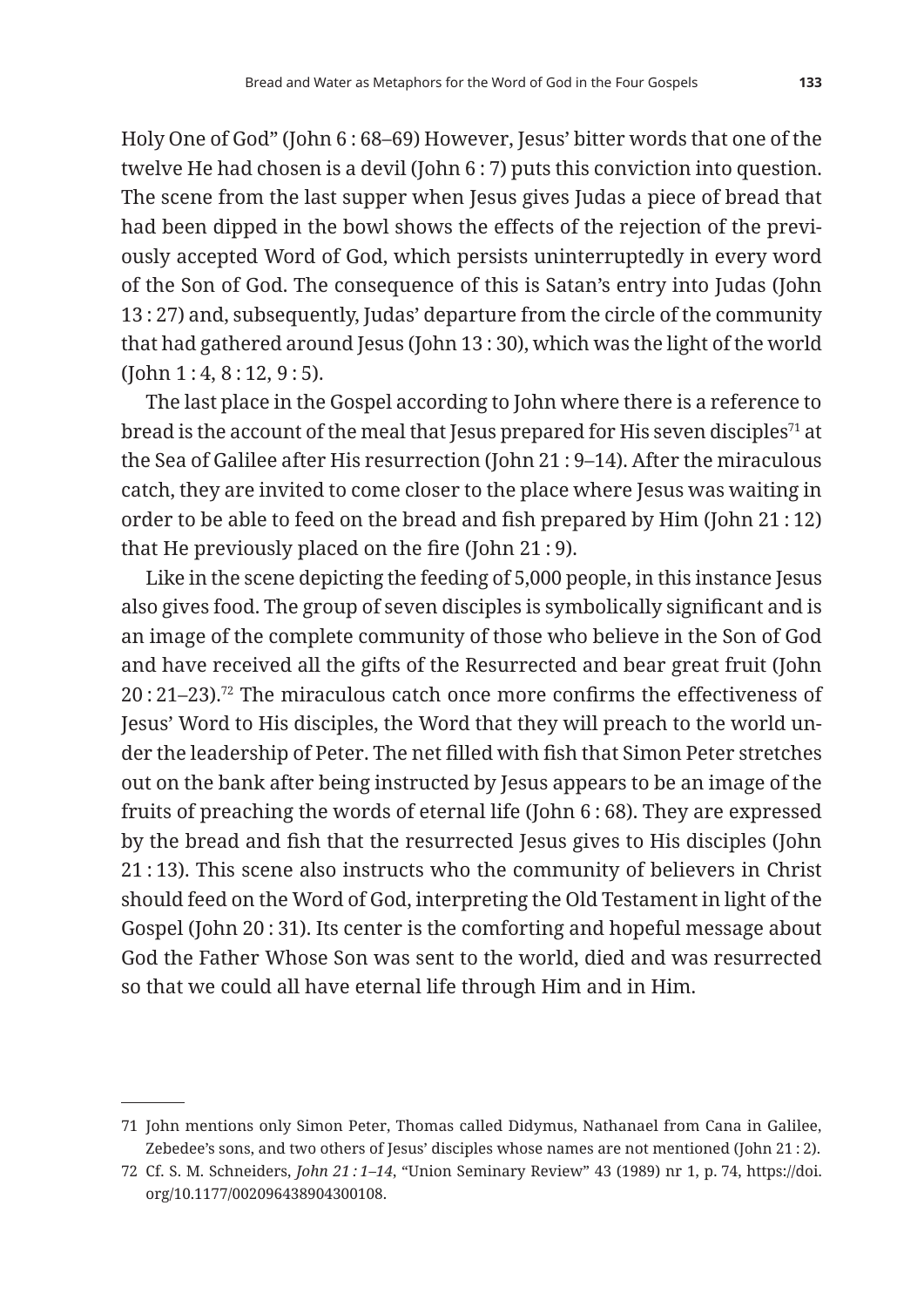## Conclusion

This study of the appearance of bread and water in the four Gospels indicates a continuation of the Old Testament idea of food as a metaphor for the Word of God. However, the classic expression for God's speech is enriched by contents that transcend the Biblical protagonists. The phenomenon of the metaphors of bread and water in the Gospels consists of the fact that they refer to both the word contained in the referenced books of the Old Testament and to the word of Jesus Christ. He – the Son of God – is the one Whose appearance sheds new light on the understanding of Biblical prophecies. All of them are fulfilled in Him. The Word that Jesus, the Son of God, says is as effective as the one that Yahweh directed to His people in salvation history, feeding and satiating them like no earthly benefactor. The metaphor of bread and water for the Word of God in the Law, the Wisdom Books, and in the prophets is then enriched by the motif of wine and fish. However, what changes the meaning of the Biblical metaphor is the Word incarnate mentioned in John's text (John 1 : 14). Never before had the Word of God become flesh and could say that it was bread and eating It brought eternal life (John 6 : 51, 54).

### **Abstract**

#### **Bread and Water as Metaphors for the Word of God in the Four Gospels**

Bread and water are among the best-known Biblical metaphors for the Word of God. This article presents a study of their occurrence in the four Gospels against the backdrop of the Old Testament. However, an analysis of the explicit references to bread and water is not exhaustive with regards to the topic under discussion. Therefore, other terms that relate to them, such as food, spring, hunger, thirst, feeding, and drinking, are also of great interest. Studying the metaphors for the Word of God reveals both a continuation of the Biblical ideas within the four Gospels and a total novelty in the expression of the Word that became flesh (John 1 : 14).

**Keywords**: bread; water; metaphor; the Word of God; the Old Testament; Gospels; incarnation

#### **References**

Bardski, K. (2007). *Słowo oczyma Gołębicy. Metodologia symboliczno-alegorycznej interpretacji Biblii oraz jej teologiczne i duszpasterskie zastosowanie*. Warszawa: Wydawnictwo Archidiecezji Warszawskiej.

Brzegowy, T. (2010). *Księga Izajasza. Cz. 1, Rozdziały 1–12*. Częstochowa: Edycja Świętego Pawła. Brown, R. E. (2010), *Giovanni*. (A. Sorsaja, M.T. Petrozzi, Trans.). Assisi: Cittadella Editrice.